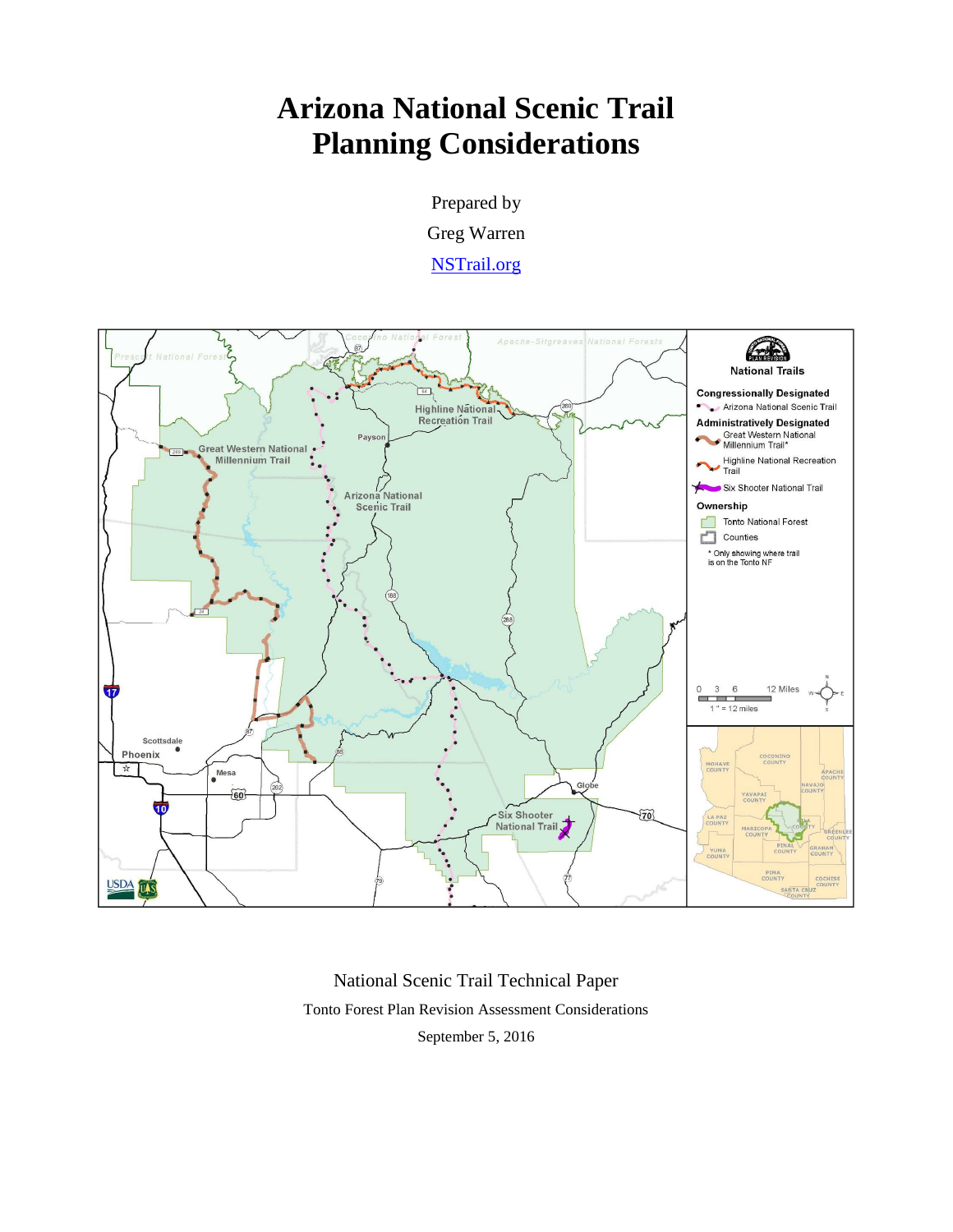# National Scenic Trail - Planning Considerations

| Scenery Management System and Recreation Opportunity Spectrum Relationship 15<br>Е. |  |
|-------------------------------------------------------------------------------------|--|
| F.                                                                                  |  |
|                                                                                     |  |
|                                                                                     |  |
|                                                                                     |  |
|                                                                                     |  |
|                                                                                     |  |
|                                                                                     |  |
|                                                                                     |  |
|                                                                                     |  |
|                                                                                     |  |
|                                                                                     |  |
|                                                                                     |  |
|                                                                                     |  |
|                                                                                     |  |
|                                                                                     |  |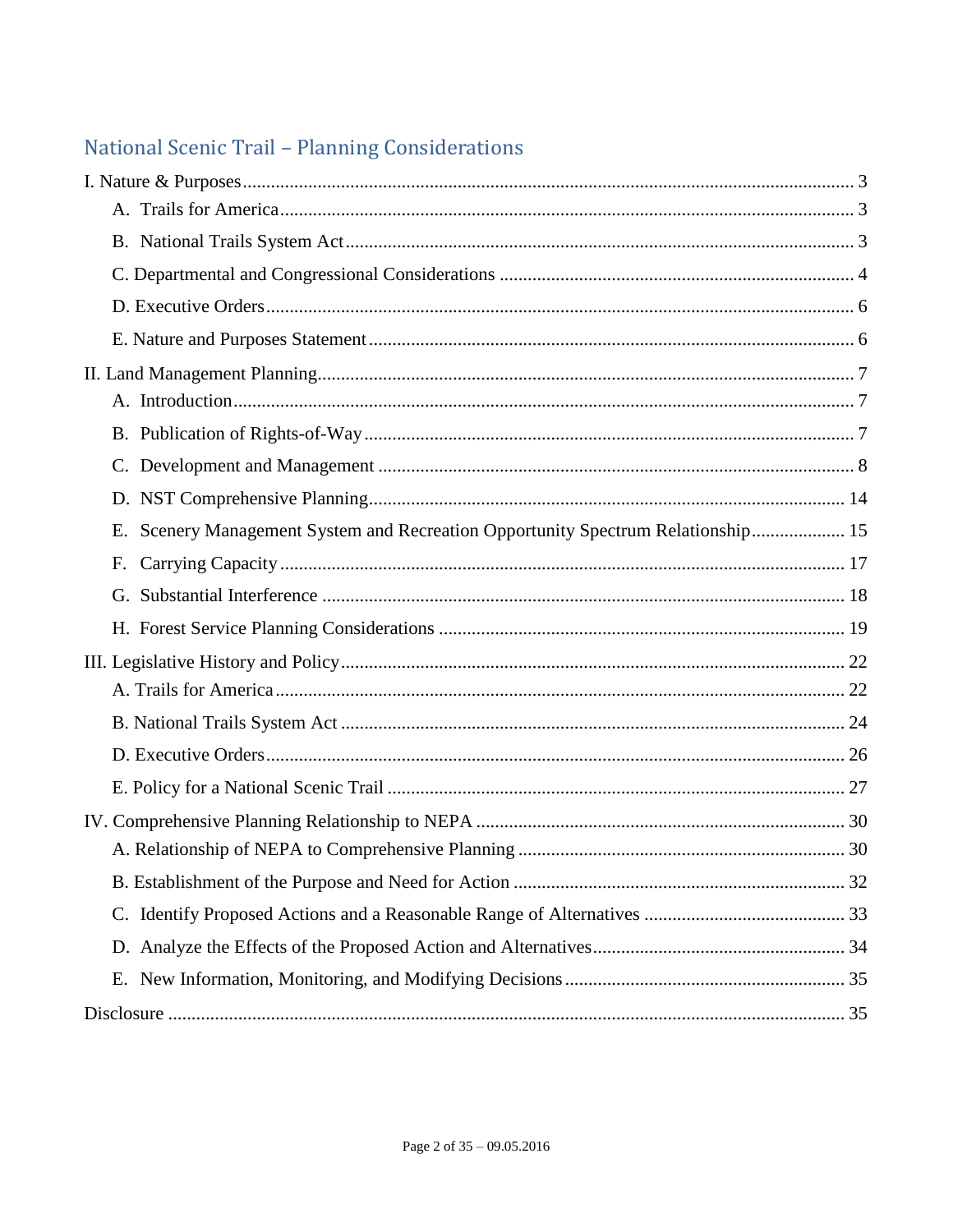This handbook offers general guidance for understanding and preserving or enhancing the recreational, scenic, natural, and historical values of a National Scenic Trail (NST) through land use planning that provides for National Trail "nature and purposes." The information in this handbook supplements and clarifies agency Federal lands planning processes.

## <span id="page-2-3"></span>**I. Nature & Purposes**

<span id="page-2-0"></span>The National Trails System Act**<sup>1</sup>** (NTSA) guidance for nature and purposes is foundational for shaping the activities and uses to be preferred and allowed along a NST corridor. The establishment of the following NST nature and purposes statement was formed by extrapolating from the Trails for America report, Congressional Reports, and the NTSA.

## <span id="page-2-1"></span>**A. Trails for America**

Trails for America (1966), a report prepared by the Bureau of Outdoor Recreation in response to President Johnson's Natural Beauty Message of February 8, 1965, describes that, "the entire length of each national scenic trail, together with sufficient land area on both sides to safeguard adequately and preserve its character, should be protected…." The Trails for America vision for a NST will be achieved by providing for the nature and purposes values of the designated National Trail.

## <span id="page-2-2"></span>**B. National Trails System Act**

NSTA, Sec. 2 [16 U.S.C. 1241] (a). "In order to provide for the ever-increasing outdoor recreation needs of an expanding population and in order to promote the preservation of, public access to, travel within, and enjoyment and appreciation of the open-air, outdoor areas and historic resources of the Nation, trails should be established...within scenic areas and along historic travel routes of the Nation which are often more remotely located."

NTSA Sec. 3. [16 U.S.C. 1242] (a) (2). "National scenic trails, established as provided in section 5 of this Act, which will be extended trails so located as to provide for maximum outdoor recreation potential and for the conservation and enjoyment of the nationally significant scenic, historic, natural, or cultural qualities of the areas through which such trails may pass."

NTSA Sec. 5 [16 U.S.C. 1244] (e)/(f) ... "Within two complete fiscal years of the date of enactment of legislation designating… the Secretary shall...submit...a comprehensive plan for the acquisition, management, development, and use of the trail, including but not limited to, the following items: (1) specific objectives and practices to be observed in the management of the trail, including the identification of all significant natural, historical, and cultural resources to be preserved... and… an identified carrying capacity of the trail and a plan for its implementation."

NTSA Sec. 7. [16 U.S.C. 1246] (c). "Other uses along the trail, which will not substantially interfere with the nature and purposes of the trail, may be permitted...[To] the extent practicable, efforts

 $\overline{a}$ <sup>1</sup> 16 U.S.C. §1241-1251: Public Law 90-543 (October 2, 1968) and amendments.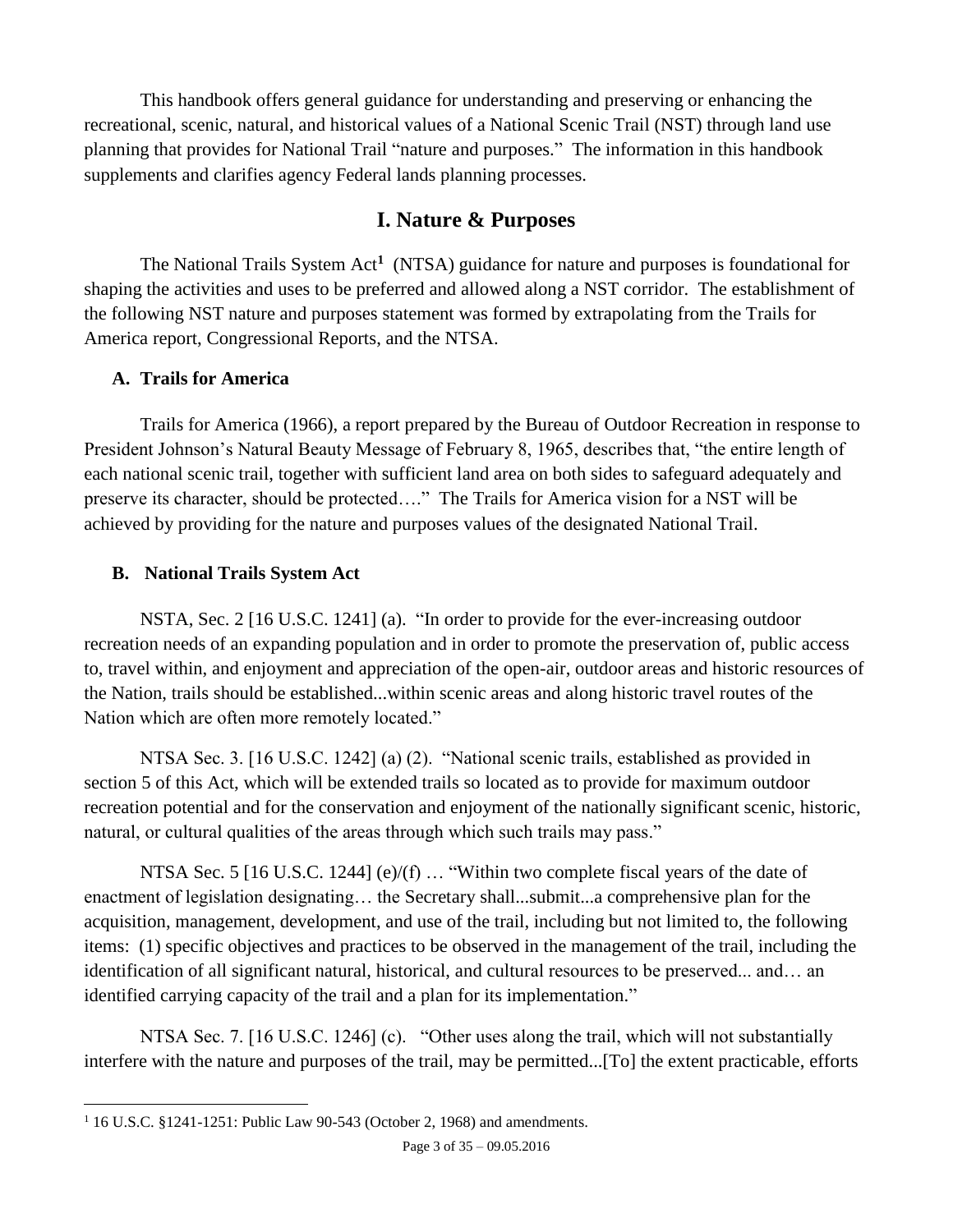be made to avoid activities incompatible with the purposes for which such trails were established. The use of motorized vehicles by the general public along any national scenic trail shall be prohibited...."

## <span id="page-3-0"></span>**C. Departmental and Congressional Considerations**

*Office of the Secretary, 1967:* The Departmental Recommendation discusses National Scenic Trails. "National scenic trails.—A relatively small number of lengthy trails which have natural, scenic, or historic qualities that give them recreation use potential of national significance. Such trails will be several hundred miles long, may have overnight shelters at appropriate intervals, and may interconnect with other major trails to permit the enjoyment of such activities as hiking or horseback riding.... The Secretary of the Interior is authorized to select a right-of-way for, and to provide appropriate marking of, the Appalachian and Potomac Heritage Trails, and the Secretary of Agriculture is authorized to do likewise for the Continental Divide and Pacific Crest Trails. The rights-of-way for the trails will be of sufficient width to protect natural, scenic, and historic features along the trails and to provide needed public use facilities. The rights-of-way will be located to avoid established uses that are incompatible with the protection of a trail in its natural condition and its use for outdoor recreation...."

*House Report No. 1631, 1968*: "PURPOSE - The ultimate aim of H.R. 4865, as amended, is to lay the foundation for expanding further the opportunities for the American people to use and enjoy the natural, scenic, historic, and outdoor recreational areas of the Nation. To accomplish this objective, it establishes a national trails system composed of…National scenic trails which will be located in more remote areas having natural, scenic, and historic values of national significance….

BACKGROUND AND NEED - The proposed national trails system is the product of a general study conducted by the Bureau of Outdoor Recreation at the direction of the President. That study, entitled "Trails for America," formed the basis for the recommended legislation. It recognizes the value of providing simple trails to meet a multitude of outdoor recreation uses and recommended the immediate authorization of the Appalachian Trail as the initial national scenic trail. It also suggested that the Pacific Crest Trail, the Potomac Heritage Trail, and the Continental Divide Trail should be studied promptly for early consideration for inclusion in the system."

H.R. 4865 proposed legislation describes the *s*election of Routes for National Scenic Trails – "The Secretary…shall select the rights-of-way.... Such rights-of-way shall be (1) of sufficient width and so located to provide the maximum retention of natural conditions, scenic and historic features, and primitive character of the trail area, to provide campsites, shelters, and related public-use facilities, and to provide reasonable public access; and (2) located to avoid, insofar as practicable, established highways, motor roads, mining areas, power transmission lines, existing commercial and industrial developments, range fences and improvements, private operations, and any other activities that would be incompatible with the protection of the trail in its natural condition and its use for outdoor recreation...."

Congress considered these qualitative requirements for selecting and designing the rights-of-way in HR 4865, but did not enact the specific direction in NTSA Section 7(a). Instead, the enacted legislation inserts in Section 7(a) more conceptual direction for selecting and designing the rights-ofway, including (1) "consideration of minimizing adverse effects" and (2) designing each national trails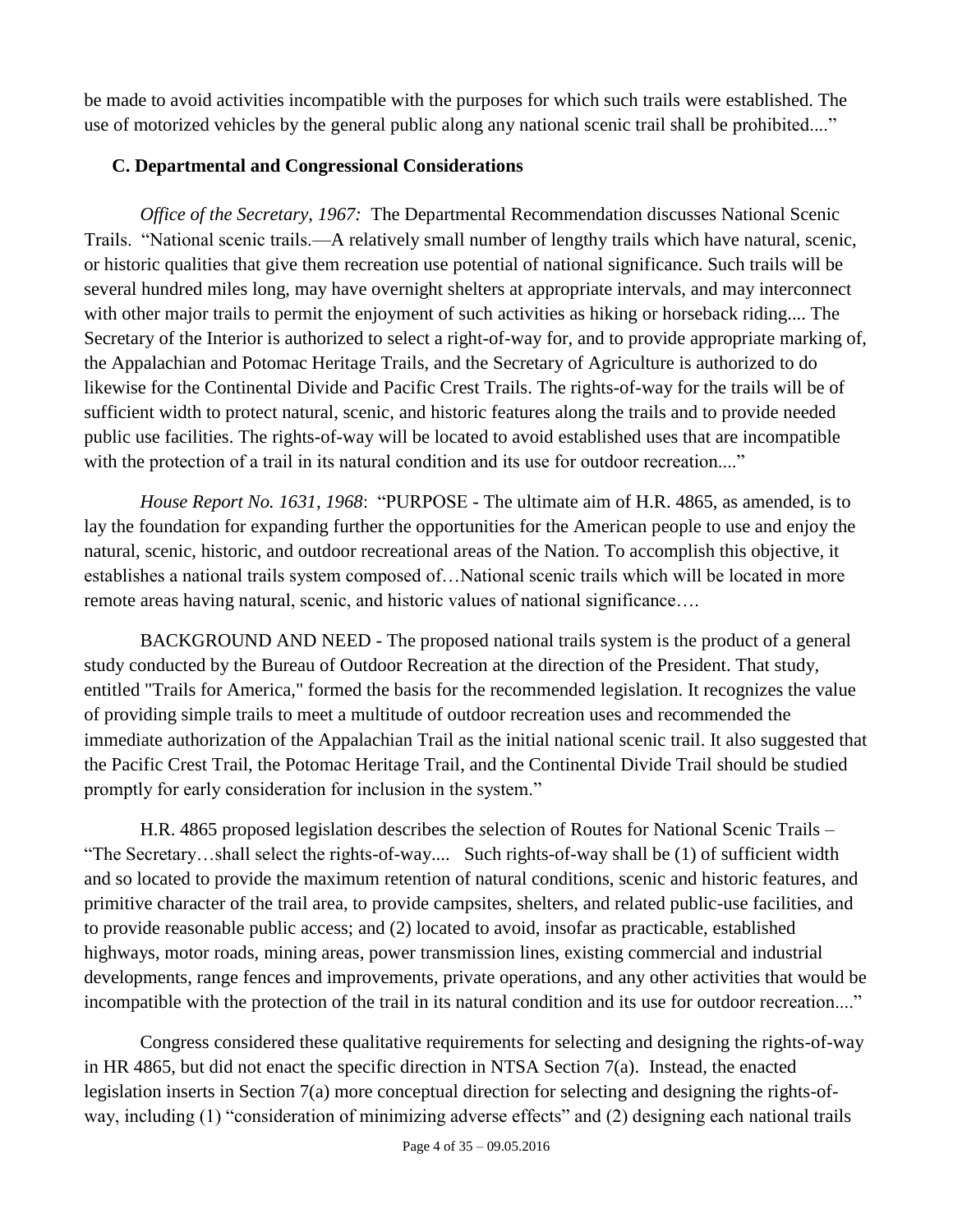system segment "to harmonize with and complement any established multiple use plans<sup>2</sup>..." (16 U.S.C.  $1246(a)(2)$ ). The enacted legislation made other modifications to HR 4865, including (1) changing the definition of a National Scenic Trail to broaden the statement of purpose (16 U.S.C. 1242(a)) and (2) added a requirement to make efforts to avoid activities incompatible with the purpose for which such trails were established (16 U.S.C. 1246(c)). House and Senate Reports are silent on the reasons for these changes.

*House Report 95-734, 1978:* In 1968, Congress enacted the National Trails System Act, and designated the Appalachian Trail as one of the two initial national scenic trails within the system. The act was intended to insure that long-distance, high-quality trails with substantial recreation and scenic potential were afforded Federal recognition and protection… At the time of enactment of the National Trails System Act in 1968, Congress recognized the unique recreational opportunities afforded by extended trails of this type. It was also recognized that changing land uses and increasing pressures for development were a growing threat to maintaining a continuous trail route. The act therefore provided for a Federal responsibility to protect the trail, including the authority to acquire a permanent right-ofway.

S*enate Report No.95-636, 1978:* "The Act was intended to insure that long-distance, highquality trails with substantial recreation and scenic potential were afforded Federal recognition and protection.... The fourth amendment modifies section  $7(g)$  of the 1968 act to modify the restriction on the use of eminent domain to provide that the secretary may acquire in fee title and lesser interest no more than an average of 125 acres per mile. Experience with the trail has demonstrated that additional authority is needed to insure the acquisition of a corridor wide enough to protect trail values." This amendment to the NTSA was specific to the Appalachian NST, but demonstrates awareness of the need for a National Trail corridor even when eminent domain may be used to secure the necessary land.

*House Report No.95-1165, 1978:* "Title V establishes new units of the National Park and National Trail Systems which the committee believes to be essential additions to these national programs. Timely action to preserve portions of our heritage, both historical and natural, within the states and insular areas is needed to assure these resources are not lost through adverse actions by special interest groups."

*House Report No. 98-28, 1983:* Section 7(j) intent is described in this report, "While the new subsection would permit the appropriate secretaries to allow trail bikes and other off-the-road vehicles on portions of the National Trail System, the Committee wishes to emphasize that this provision gives authority to the secretaries to permit such uses where appropriate, but that it must also be exercised in keeping with those other provisions of the law that require the secretaries to protect the resources themselves and the users of the system. It is intended, for example, that motorized vehicles will not normally be allowed on national scenic or historical trails and will be allowed on recreational trails only at times and places where such use will not create significant on-trail or off-trail environmental damage and will not jeopardize the safety of hikers, equestrians, or other uses or conflict with the primary

 $\overline{a}$ 

<sup>&</sup>lt;sup>2</sup> NTSA Section  $7(a)(2)$  is reviewed in the, "Development and Management" section of this paper.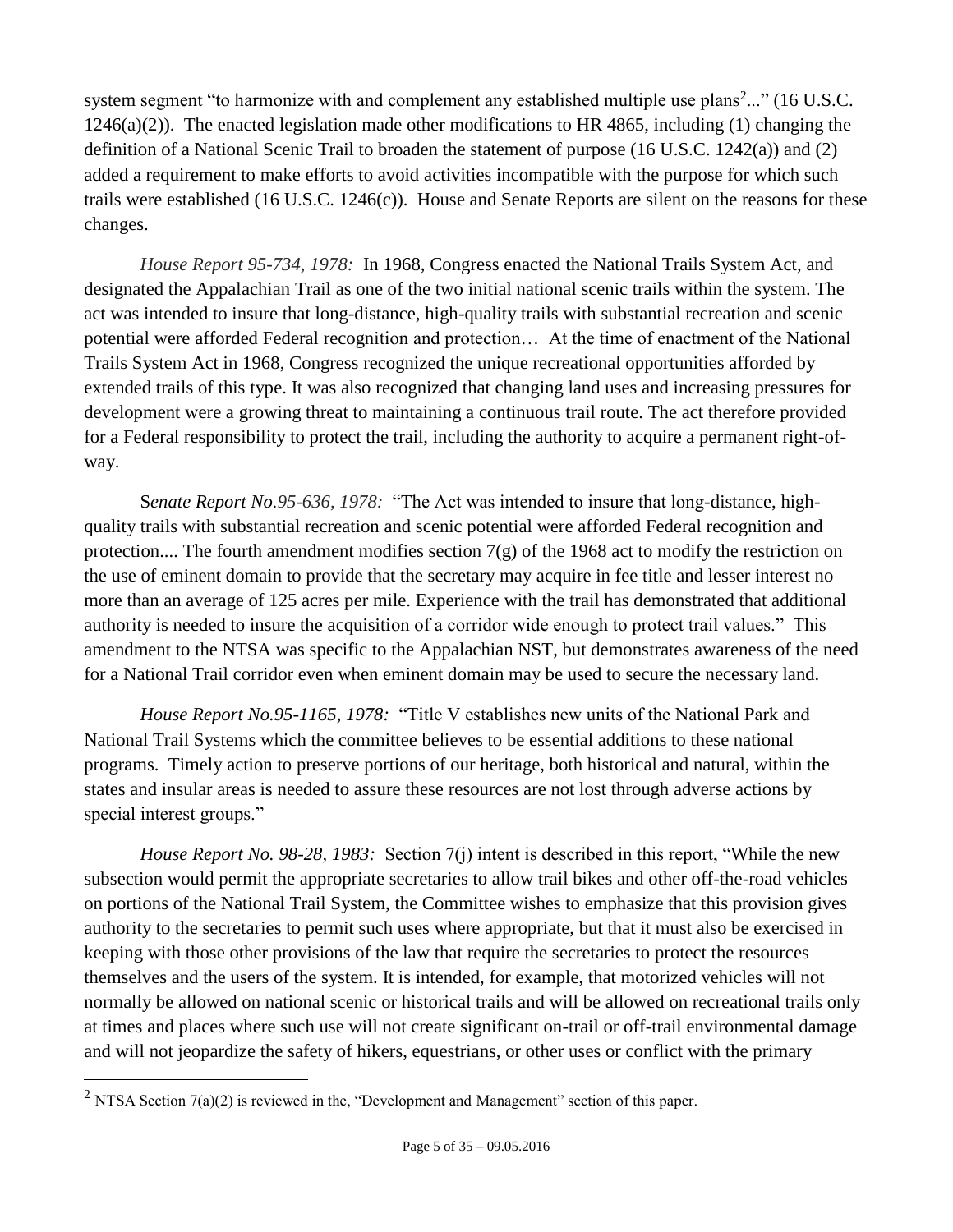purposes for which the trail, or the portion of the trail, were created." This report underscores the importance of understanding the primary purposes for which a National Trail was established.

*Senate Report No. 110-290, 2008:* The Arizona Trail is a proposed 807 mile non-motorized trail that traverses Arizona from Mexico to Utah. The trail is intended to be a primitive, long distance trail that highlights the State's topographic, biologic, historic, and cultural diversity. The primary uses are expected to be hiking, equestrian use, and mountain bicycling.

## <span id="page-5-0"></span>**D. Executive Orders**

Executive Order 13195 – Trails for America in the 21st Century: *"*By the authority vested in me as President by the Constitution and the laws of the United States of America, and in furtherance of purposes of the National Trails System Act of 1968...and to achieve the common goal of better establishing and operating America's national system of trails, it is hereby ordered as follows: Section 1... Federal agencies will, to the extent permitted by law and where practicable ... protect, connect, promote, and assist trails of all types throughout the United States. This will be accomplished by: ... (b) Protecting the trail corridors associated with national scenic trails...to the degrees necessary to ensure that the values for which each trail was established remain intact....*"*

Executive Order 11644 and 11989 – Use of off-road [motorized] vehicles on the public lands: "...By virtue of the authority vested in me as President of the United States by the Constitution of the United States and in furtherance of the purpose and policy of the

National Scenic Trail Values – (1) visitor experience opportunities and settings, and (2) the conservation/protection of scenic, natural, historical, and cultural qualities of the corridor. Primitive and Semi-Primitive Non-Motorized ROS settings provide for desired experiences, but only if the allowed nonmotorized activities reflect the purposes for which the National Trail was established. Furthermore, the NTSA goes beyond ROS descriptors requiring the protection of significant resources and qualities along the National Trail corridor. The ROS planning framework, NTSA Comprehensive Plan (Section (5(e)/(f)) components, NTSA rights-of-way (Section 7(a)), and E.O. 13195 requirements point to the need for land management plans to map the extent of the corridor and apply to the described corridor appropriate plan components (desired conditions, objectives, standards, guidelines, and suitability of lands) to protect National Trail values (nature and purposes).

National Environmental Policy Act of 1969 (42 U.S.C. 4321), it is hereby ordered as follows: Section 1. *Purpose.* It is the purpose of this order to establish policies and provide for procedures that will ensure that the use of off-road [motorized] vehicles on public lands will be controlled and directed so as to protect the resources of those lands, to promote the safety of all users of those lands, and to minimize conflicts among the various uses of those lands...." (Related: 36 CFR 212.55 and 43 CFR 8351.1)

## <span id="page-5-1"></span>**E. Nature and Purposes Statement**

In consideration of the language in Trails for America, Legislative History, the NTSA, and Executive Orders, the nature and purposes statement for a NST is: "The nature and purposes of the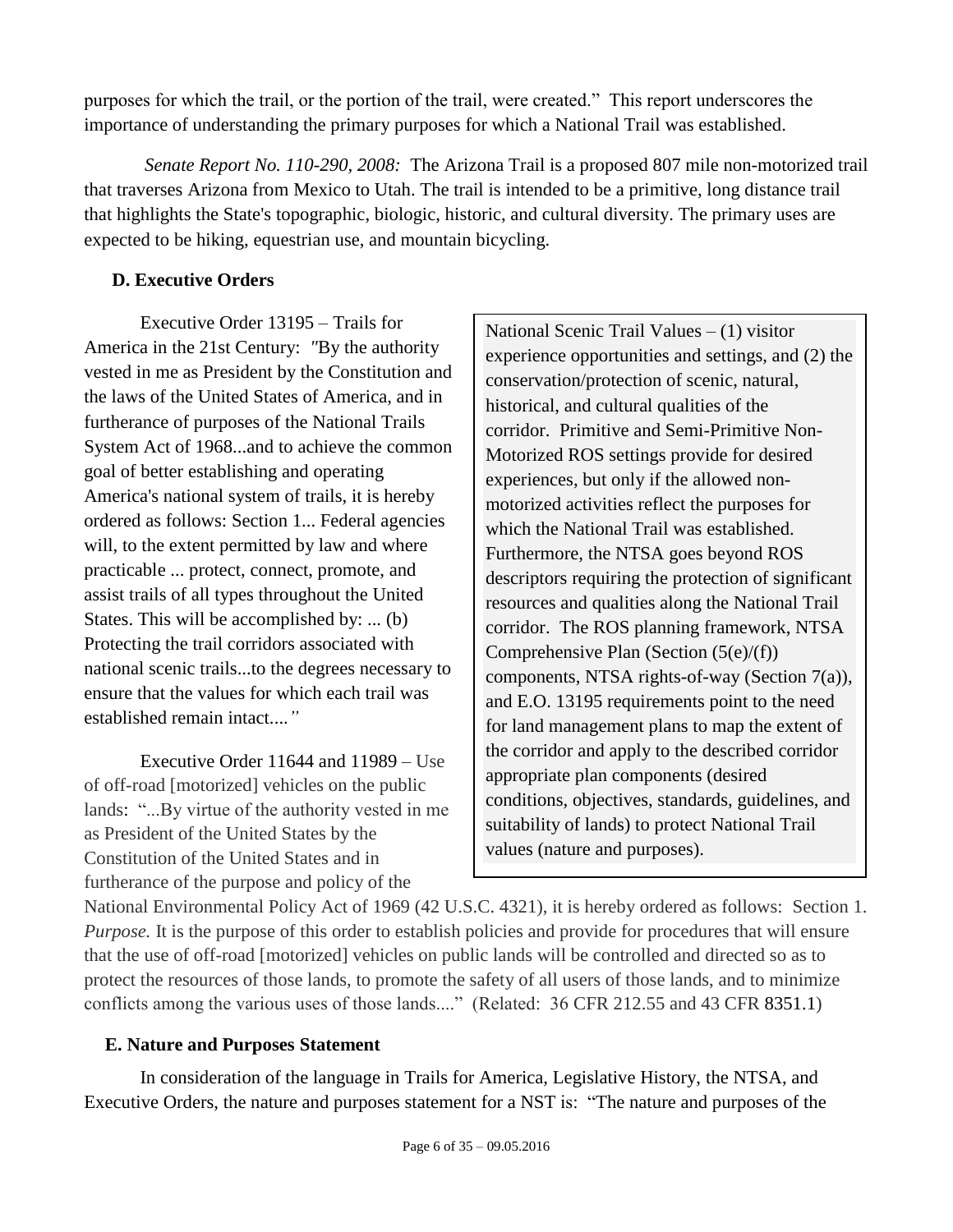Arizona NST are to provide for high-quality scenic, non-motorized recreation opportunities and to conserve natural, historic, and cultural resources along the corridor and provides a long distance trail that highlights the state's topographic, biologic, historic and cultural diversity."

## **II. Land Management Planning**

## <span id="page-6-1"></span><span id="page-6-0"></span>**A. Introduction**

National Trails are administered as trail corridors. Managers should establish plan components that address (1) desired visitor experience opportunities and settings, and (2) the conservation of scenic, natural, historical, and cultural qualities of the corridor. Supporting standards and guidelines need to be established to achieve desired conditions and objectives, and monitoring methods are to be described.

## <span id="page-6-2"></span>**B. Publication of Rights-of-Way**

The NTSA states in Section 7(a)(2), "Pursuant to section 5(a), the appropriate Secretary shall select the rights-of-way for national scenic and national historic trails and shall publish notice thereof of the availability of appropriate maps or descriptions in the Federal Register; Provided, That in selecting the rightsof-way full consideration shall be given to minimizing the adverse effects upon the adjacent landowner or user and his operation…." Other

Primacy of Congressional Designations – As a general rule, if the NTSA conflicts with NFMA's or FLPMA's multiple use mandate, the NTSA designating guidance will apply. Land use planning decisions for each unit must be consistent with the purposes and objectives of the designating Act of Congress. Where multiple Congressional designations overlap, the agency must comply with all applicable statutes. In order to do so, the more protective management requirements will likely apply. The establishment of the comprehensive plan for a NST constitutes an overlay on the management regime otherwise applicable to public areas managed by land management agencies. The NTSA (and E.O. 13195) limits the management discretion the agencies would otherwise have by mandating the delineation of a NST corridor and protection of the nature and purposes of a NST.

sections of the Act provide additional important guidance that is associated with the selection of the rights-of-way, planning, and management of a NST, including direction stating: (1) Locating the National Trail corridor, "to provide for maximum outdoor recreation potential and for the conservation and enjoyment of the nationally significant scenic, historic, natural, or cultural qualities of the areas;" (2) "Avoiding, to the extent possible, activities along the National Scenic Trail that would be incompatible with the purposes of a NST for which it was established;" and (3) "National scenic or national historic trails may contain campsites, shelters, and related-public-use facilities. Other uses along the trail, which will not substantially interfere with the nature and purposes of the trail, may be permitted by the Secretary charged with the administration of the trail." The selection of the rights-of-way should occur soon after a NST is authorized and designated by Congress, or as in integral part of the timely preparation of the NST Comprehensive Plan.

The NST corridor, also known as a National Trail Management Corridor (NTMC), is to be described through the delineation of a Management Area (MA), NTMC, or equivalent corridor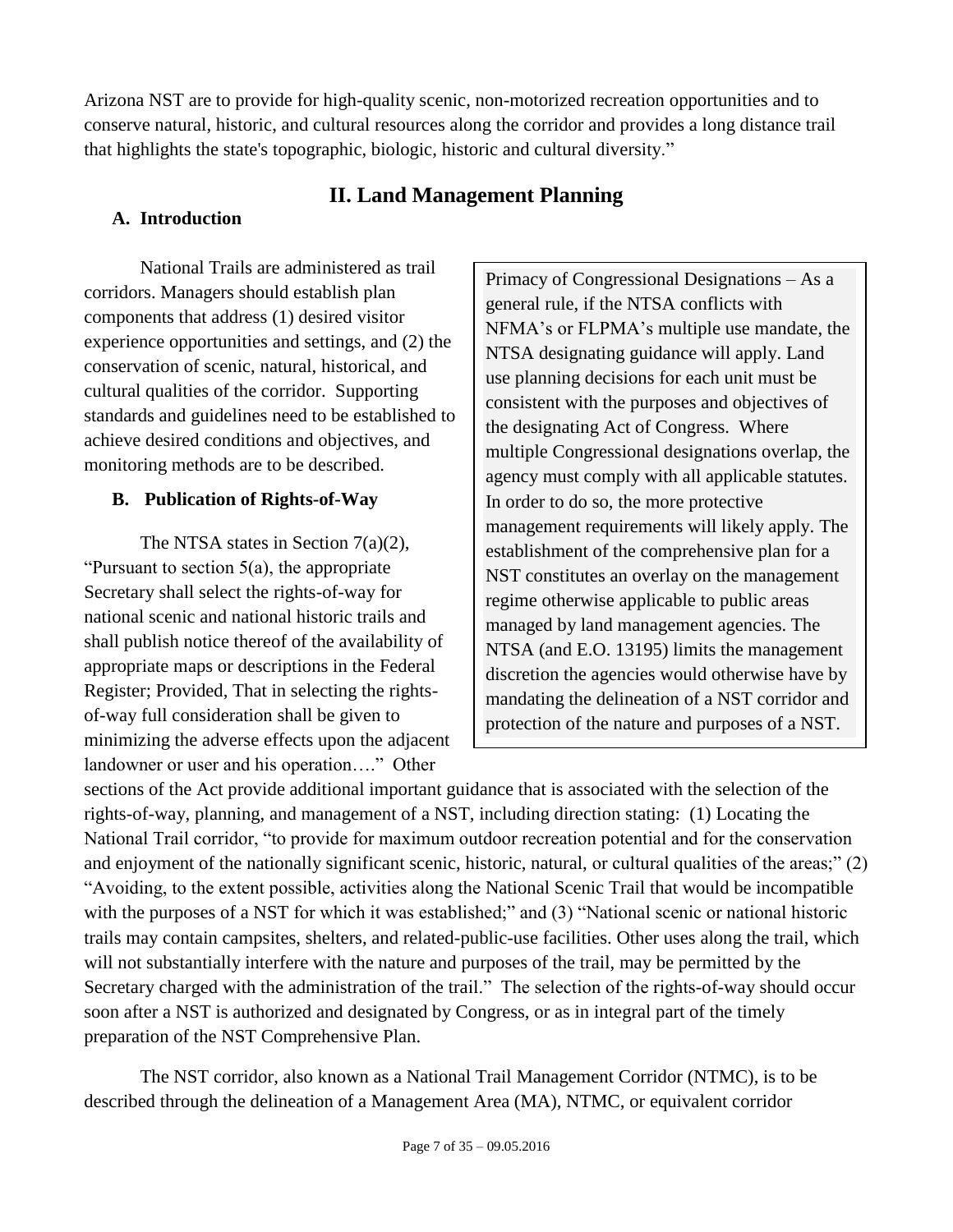identifier, with plan components that provide for the nature and purposes values of the designated NST. To provide for the nature and purposes of the National Trail, several location and management factors should be considered; such as and where reasonable to do so, the MA or NTMC should be located in more primitive Recreation Opportunity Spectrum (ROS) classes; once located the management of the MA or NTMC should provide for Primitive or Semi-Primitive Non-Motorized experiences. In addition, a NST travelway is a concern level 1 travel route and scenic management objectives of high or very high must be met. The boundary of the MA should follow topographic features to the extent possible, while being at least one-half mile wide on each side of the established and potential locations of the National Trail travel routes. This recommendation is based on ROS criteria that identify remoteness for a Semi-Primitive Non-Motorized setting as: An area at least 1/2-mile but not further than 3 miles from all roads, railroads or trails with motorized use. More than 3 miles would tend to classify the area as Primitive<sup>3</sup> another desirable setting. The Forest Service Scenery Management System identifies that the middleground begins at  $1/2$ -mile of the travel route.<sup>4</sup>

#### <span id="page-7-0"></span>**C. Development and Management**

 $\overline{a}$ 

The development and management of National Scenic and Historic Trails (NSHTs) must be based on many facets of the NTSA, a Comprehensive Plan, other applicable laws, Executive Orders, regulations, and policies. Planning guidance for the National Trails System and a NST has been modified several times since the legislation was enacted in 1968. In 1976, the National Forest Management Act (NFMA) and Federal Land Policy and Management Act (FLPMA) were enacted requiring integrated plans; as such, new and revised NFMA and FLPMA directed land management plans, and the comprehensive planning for NSHTs, are not predisposed by the 1968 NTSA statement to, "…be designed to harmonize with and complement any established multiple-use plans for that specific area in order to insure continued maximum benefits from the land."

Development and management guidance found in the NTSA is summarized below and related to other laws and a National Scenic Trail:

(1) The NTSA, as amended, is the principal legislation that influences the development and management of a NST. The NTSA Statement of Policy describes the purpose of the legislation in Section 2(a), "In order to provide for the ever-increasing outdoor recreation needs of an expanding population and in order to promote the preservation of, public access to, travel within, and enjoyment and appreciation of the open-air, outdoor areas and historic resources of the Nation, trails should be established… and (ii) secondarily, within scenic areas and along historic travel routes of the Nation which are often more remotely located."

<sup>3</sup> FSM 2310.3 – Policy. 1. Use the ROS to establish planning criteria, generate objectives for recreation, evaluate public issues, integrate management concerns, project recreation needs and demands, and coordinate management objectives. 2. Use the ROS system to develop standards and guidelines for proposed recreation resource use and development. 3. Use the ROS system guidelines to describe recreation opportunities and coordinate with other recreation suppliers.... [Policy has been in effect from 1986 to present.] FSM 2311.1 – Reference: [ROS User Guide.](http://www.fs.fed.us/cdt/carrying_capacity/rosguide_1982.pdf)

<sup>4</sup> [Landscape Aesthetics, A Handbook for Scenery Management, Agricultural Handbook Number 701](http://www.fs.fed.us/cdt/carrying_capacity/landscape_aesthetics_handbook_701_no_append.pdf)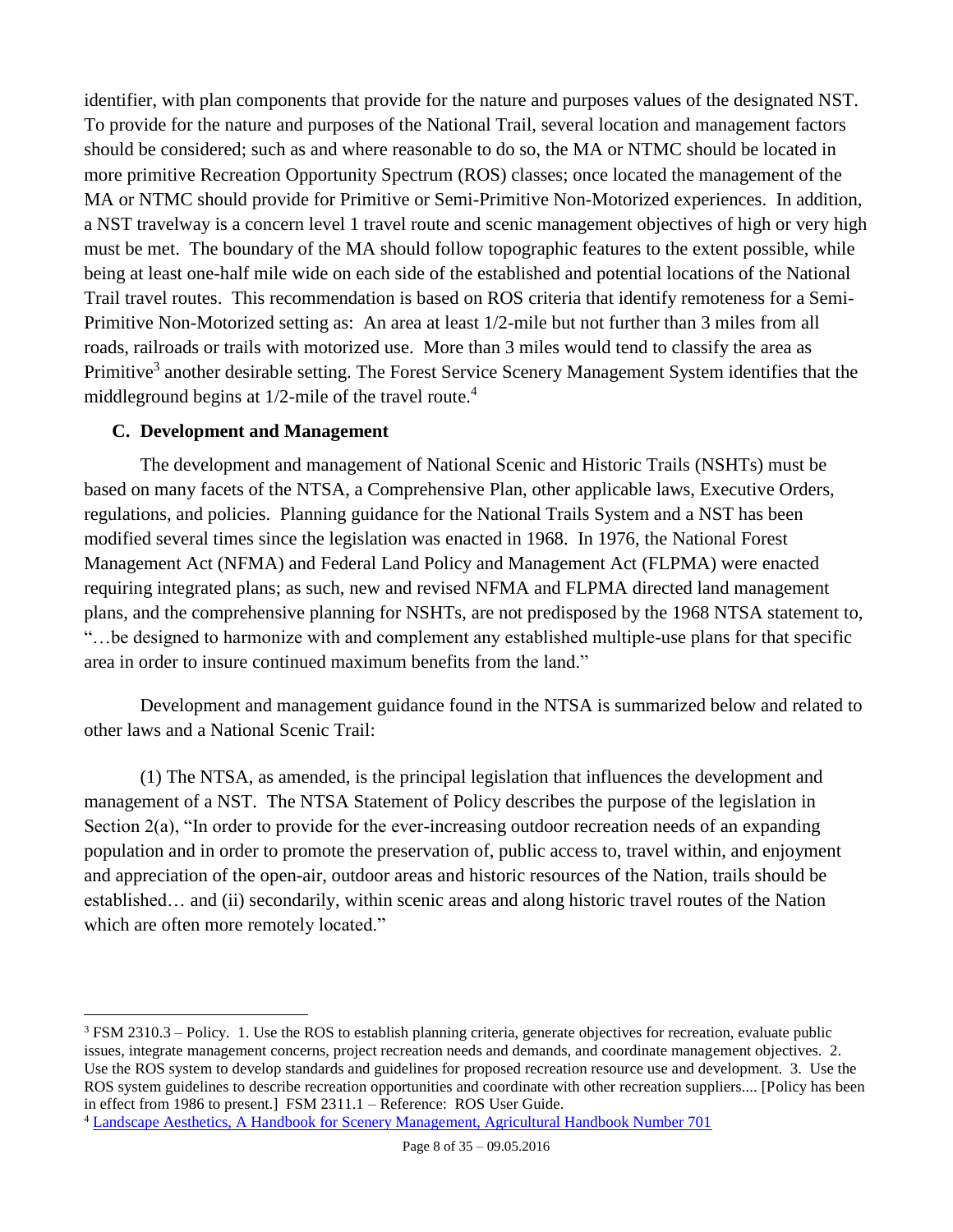(2) The NTSA, Section 3(a)(2) describes location criteria as, "National scenic trails, established as provided in section 5 of this Act, which will be extended trails so located as to provide for maximum outdoor recreation potential and for the conservation and enjoyment of the nationally significant scenic, historic, natural, or cultural qualities of the areas through which such trails may pass...,"

(3) The NTSA, Section  $7(a)(2)$  is important for it directs the establishment of a NST designated area. "The appropriate Secretary shall select the rights-of-way for national scenic and national historic trails and shall publish notice thereof of the availability of appropriate maps or descriptions in the Federal Register." This is an essential task that needs to be completed for a NST and many other National Trails. The term rights-of-way can be confusing, so the BLM has provided the following clarifying definition.

*"National Trail Right(s)-of-Way*. Term used in Section 7(a)(2) of the National Trails System Act to describe the corridor selected by the National Trail administering agency,… which includes the area of land that is of sufficient width to encompass National Trail resources, qualities, values, and associated settings. The National Trail Right-of-Way, in the context of the National Trails System Act, differs from a Federal Land Policy and Management Act (FLPMA) Title V right-of-way, which is a grant issued pursuant to FLPMA authorities. It becomes a key consideration in establishing the National Trail Management Corridor in a Resource Management Plan" (MS-6280).

(4) The NTSA Section 7(a)(2) further expresses that, "Development and management of each segment of the National Trails System shall be designed to harmonize with and complement any established multiple-use plans for that specific area in order to insure continued maximum benefits from the land." The following examines this Section  $7(a)(2)$  sentence, and reviews other planning requirements, to try to better understand the intent and legal requirements of the guidance:

> (a) What is a "segment of the National Trails System?" To place this in context, it is important to recognize that the components of the "National Trails System," includes National Recreation Trails (NRTs), National Scenic Trails (NSTs), National Historic Trails (NHT), and Side or Connecting Trails. A simple definition of a segment is, "one of the parts into which something can be divided." The parts of the National Trails System would be each congressionally and administratively designated National Trail component as established per the requirements of the NTSA.

(b) What is intended by the 1968 guidance to, "be designed to harmonize with and complement any established multiple-use plans for that specific area?" Forest Service policy approved by Chief J. Max Peterson interpreted the direction to be as follows: "Development and administration of a National Scenic Trail or National Historic Trail will ensure retention of the outdoor recreation experience for which the trail was established. Each segment of a trail should be designed to harmonize with and complement any established land management plans for that specific area in order to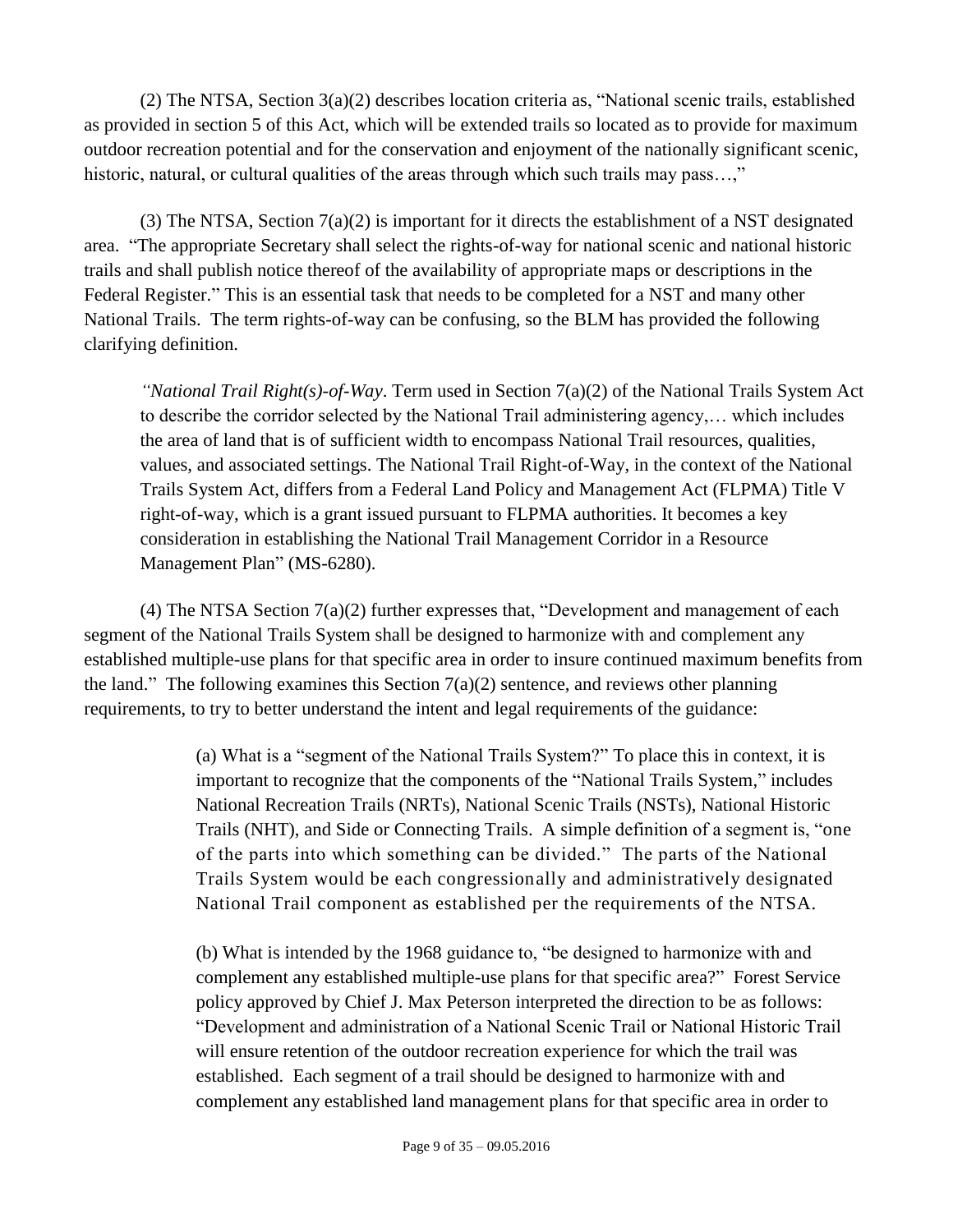ensure continued maximum benefits from the land. Decisions relating to trail design and management practices should reflect a philosophy of perpetuation the spectrum of recreation objectives envisioned for the trail users. Land management planning should describe the planned actions that may affect that trail and its associated environments. Through this process, resource management activities prescribed for land adjacent to the trail can be made compatible with the purpose for which the trail is established. The objective is to maintain or enhance such values as esthetics, natural features, historic and archeological resources, and other cultural qualities of the areas through which a National Scenic or National Historic Trail goes" (FSM 2353.4(1)(d) – Administration (FSM 1/80 Amend 85 – now expired).

Specific to the National Forest System, the NFMA of 1976 established that Land Management Plans were to provide for one integrated plan. The 1982 NFMA planning regulations directed that, "…requirements for additional planning for special areas shall be met through plans required under this subpart" (36 CFR 219.2(a) [1982]). By no later than 1982 with the establishment of regulations, NFMA controlled processes for integrated forest planning superseded the 1968 NTSA guidance to, "harmonize with and complement any established multiple-use plans guidance."

(c) What is intended by the guidance, "to insure continued maximum benefits from the land?" This statement reinforces the phrase, "shall be designed to harmonize with and complement any established multiple-use plans." Though, this guidance is vague since "maximum benefits of the land" is not found in the definition of multiple-use as described in the Multiple Use Sustained-Yield Act (MUSYA) of 1960. <sup>5</sup> Benefits of establishing a National Trail corridor would include the recreation and conservation benefits resulting from: (1) locating the National Trail corridor "to provide for maximum outdoor recreation potential and for the conservation and enjoyment of the nationally significant scenic, historic, natural, or cultural qualities of the areas..." (16 U.S.C.  $1242(a)(2)$ ; (2) avoiding, to the extent possible, activities along the NST that would be incompatible with the purposes of a NST for which it was established (16 U.S.C.  $1246(c)$ ; (3) contributing to achieving outdoor recreation, watershed, and wildlife and fish multiple-use benefits (16 U.S.C. 528); and (4) in general, providing for the nature and purposes of the designated National Trail.

In 1968 when the NTSA was enacted, the Forest Service was preparing National Forest Unit Plans. In 1978, when a NST was designated, regulations were being developed to provide for integrated multiple-use plans as a result of the NFMA (Forest Service) and the Federal Land Policy and Management Act of 1976 (BLM).

 $\overline{a}$ 

<sup>&</sup>lt;sup>5</sup> Multiple Use is defined as, "management of all the various renewable surface resources of the national forests so that they are utilized in the combination that will best meet the needs of the American people ...."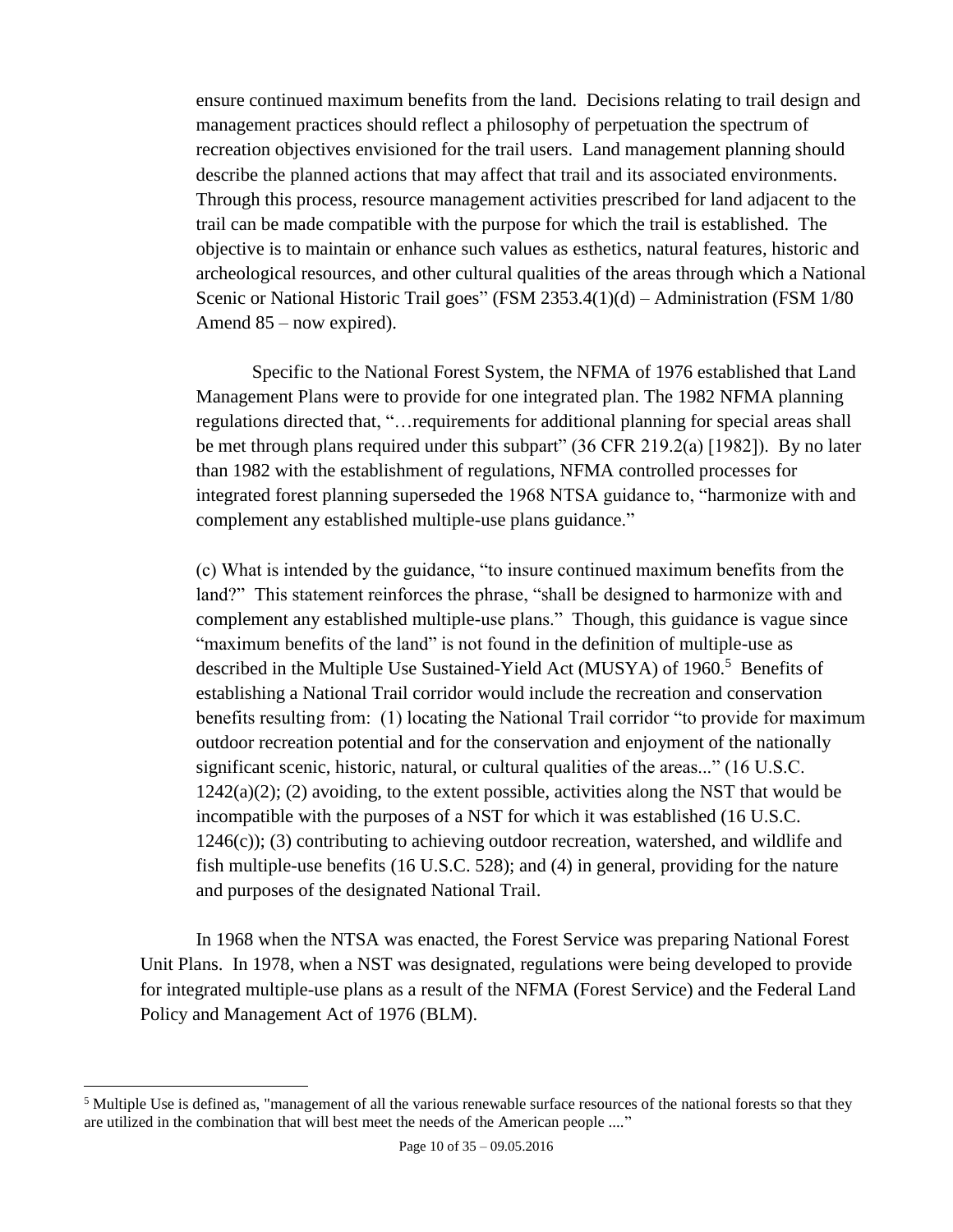The NFMA requires that a Forest Plan address the comprehensive planning and other requirements of the NTSA in order to form one integrated Plan (16 U.S.C. 1604(c) and (f) and 36 CFR 219.2 [1982]). As such, the NTSA guidance that a National Trails System segment be, "designed to harmonize with and complement any established multiple-use plans for that specific area," is not applicable to a new or revised land management plan approved after the passage of NFMA and FLPMA.

Specific to NSTs, an optimum location assessment may find that designing the rights-ofway corridor to pass through inventoried Primitive and Semi-Primitive Non-Motorized Recreation ROS settings, and then managing the selected corridor to maintain those ROS settings characteristics, would assure continued benefits of the land that best meet the needs of the American people.

(5) NTSA, Section 7(b) states, "After publication of notice of the availability of appropriate maps or descriptions in the Federal Register, the Secretary charged with the administration of a national scenic or national historic trail may relocate segments of a national scenic or national historic trail rightof-way with the concurrence of the head of the Federal agency having jurisdiction over the lands involved, upon a determination that: (I) Such a relocation is necessary to preserve the purposes for which the trail was established, or (ii) the relocation is necessary to promote a sound land management program in accordance with established multiple-use principles: Provided, That a substantial relocation of the rights-of-way for such trail shall be by Act of Congress." This direction on relocations part (I) and (ii) could also be useful guidance for selecting the initial rights-of-way. The extent of the initial selected rights-of-way should provide for the possibility of future relocations of a NST travel route.

(6) NTSA, Section 7(c) states, "National scenic or national historic trails may contain campsites, shelters, and related-public-use facilities. Other uses along the trail, which will not substantially interfere with the nature and purposes of the trail, may be permitted by the Secretary charged with the administration of the trail. Reasonable efforts shall be made to provide sufficient access opportunities to such trails and, to the extent practicable, efforts be made to avoid activities incompatible with the purposes for which such trails were established. The use of motorized vehicles by the general public along any national scenic trail shall be prohibited…." This section was also adopted in 1968 and has clear implications to the development and management of NSHTs. It is implicit that the nature and purposes of each designated NSHT be established to not only understand acceptable uses along a National Trail, but also for guiding the selection of the rights-of-way and the establishment of a NSHT management corridor.

(7) In 1978, the NTSA was amended adding Section 5(e) and 5(f) to require the development of a Comprehensive Plan directing that, "a comprehensive plan for the management, and use of the trail, including but not limited to, the following items: (1) specific objectives and practices to be observed in the management of the trail, including the identification of all significant natural, historical, and cultural resources to be preserved…and for national scenic or national historic trails an identified carrying capacity of the trail and a plan for its implementation; (2) the process to be followed by the appropriate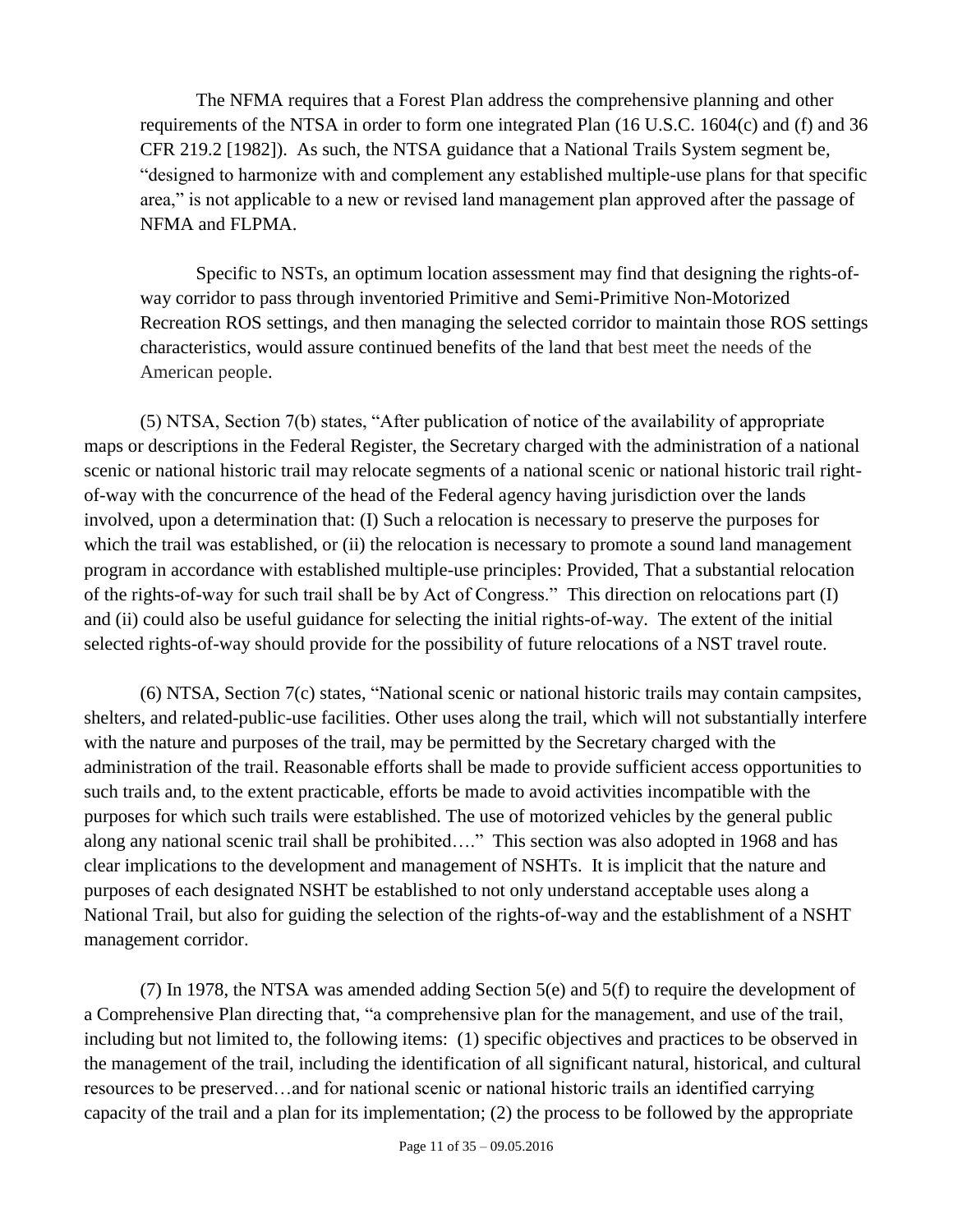Secretary to implement the marking requirements established in section  $7(c)$  of this Act; (3) a protection plan for any high potential historic sites or high potential route segments; and (4) general and sitespecific development plans, including anticipated costs." The NST Comprehensive Plan is discussed further in the next section.

(8) The 1983 amendment to the NTSA, which added Section 7(j), does not modify the nature and purposes of a NST. The added subsection simply lists uses and vehicles that may be permitted on National Trails generally.

(9) In 1983, the NTSA was amended adding Section 7(k) to address the management and development issues associated with private land along a NSHT stating, "For the conservation purpose of preserving or enhancing the recreational, scenic, natural, or historical values of components of the national trails system, and environs thereof as determined by the appropriate Secretary, landowners are authorized to donate or otherwise convey qualified real property interests to qualified organizations consistent with section 170(h)(3) of the Internal Revenue Code of 1954, including, but not limited to, right-of-way, open space, scenic, or conservation easements…." This direction is specific to private land, but identifies the importance "of preserving or enhancing the recreational, scenic, natural, or historical values" along a National Trail.

(10) In 2001, Executive Order 13195 – Trails for America – addressed development and management of NSHTs by directing in Section 1(b), "Protecting the trail corridors associated with national scenic trails...to the degrees necessary to ensure that the values for which each trail was established remain intact...." This E.O. supplements the NTSA by clearly identifying the need to protect NSHT corridors.

(11) In 2009, Omnibus Public Land Management Act (P.L. 111-11, 16 U.S.C. 7202) established National Landscape Conservation System areas on public lands. Section 2002 of this Act describes, in part, "In order to conserve, protect, and restore nationally significant landscapes that have outstanding cultural, ecological, and scientific values for the benefit of current and future generations, there is established in the Bureau of Land Management the National Landscape Conservation System. (b) COMPONENTS.—The system shall include each of the following areas administered by the Bureau of Land Management: (1) Each area that is designated as— ...(D) a national scenic trail or national historic trail designated as a component of the National Trails System;... Furthermore, the legislation states, The Secretary shall manage the system—(1) in accordance with any applicable law (including regulations) relating to any component of the system included under subsection (b); and (2) in a manner that protects the values for which the components of the system were designated." The Omnibus Public Land Management Act of 2009 resulted in the comprehensive BLM manual series 6250 and 6280 that address the planning, development, and management of NSHTs for the purpose of protecting NSHT values.

The Federal Land Policy and Management Act of 1976, as amended (P.L. 94-579), section 102, states, "regulations and plans for the protection of public land areas of critical environmental concern be promptly developed." In addition, Section 103 describes, "(a) The term "areas of critical environmental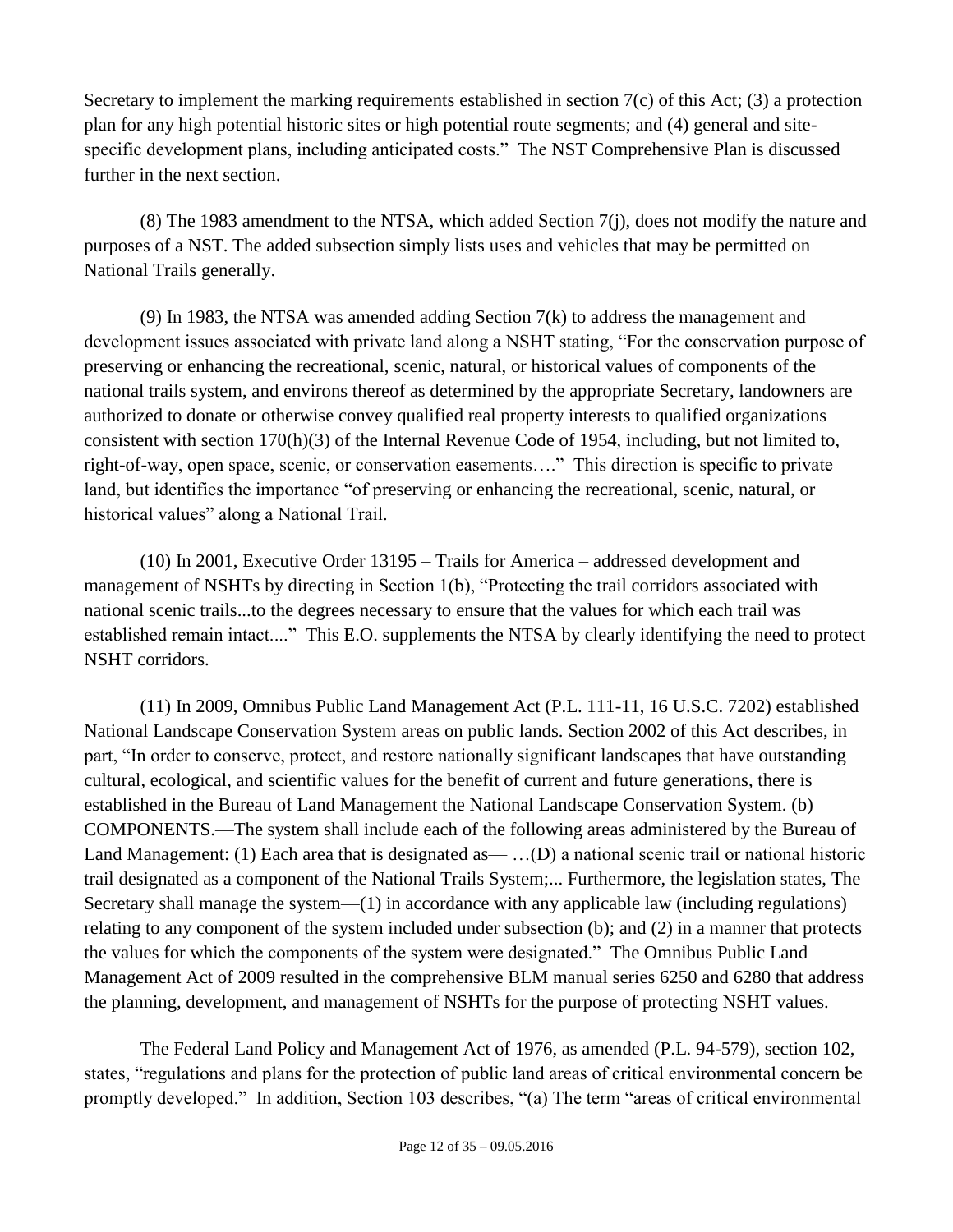concern" means areas within the public lands where special management attention is required…to protect and prevent irreparable damage to important historic, cultural, or scenic values, fish and wildlife resources or other natural systems or processes, or to protect life and safety from natural hazards." "In the development and revision of land use plans, the Secretary shall– (3) give priority to the designation and protection of areas of critical environmental concern; …and (9) to the extent consistent with the laws governing the administration of the public lands, coordinate the land use inventory, planning, and management activities of or for such lands with the land use planning and management programs of other Federal departments and agencies and of the States and local governments within which the lands are located…" (FLPMA Section 202) "The Secretary shall manage the public lands under principles of multiple use and sustained yield, in accordance with the land use plans developed by him under section 202 of this Act when they are available, except that where a tract of such public land has been dedicated to specific uses according to any other provisions of law it shall be managed in accordance with such law." (FLPMA Section 302)

National Landscape Conservation System landscapes are clearly areas where "special management attention is required" as specified in the FLPMA definition of an Area of Critical of Environmental Concern (ACEC), and in fact, the Bureau of Land Management has already addressed the need for such special attention, as in MS-6250 and MS-6280 with regard to NSHTs. The recognition of NLCS components as ACECs as defined in FLMPA provides a mechanism for the identification of these areas and the protection of their values through the development and implementation of Resource Management Plans.

(12) In 2012, Forest Service planning directives describe that: "When developing plan components for national scenic and historic trails: The Interdisciplinary Team shall identify Congressionally designated national scenic and historic trails and plan components must provide for the management of rights-of-ways (16 U.S.C 1246(a)(2)) consistent with applicable laws, regulations, and Executive Orders. Plan components must provide for the nature and purposes of existing national scenic and historic trails and for the potential rights-of-way of those trails designated for study." Furthermore, "… The team…, "should use other information to delineate a national scenic and historic trails corridor that protects the resource values for which the trail was designated… The plan must include plan components including standards or guidelines for a designated areas… that describe the national scenic and historic trail and the recreational, scenic, historic, and other resource values for which the trail was designated….

In the "Response to Comments on the Proposed Land Management Planning Directives," January 2015, the Agency mentions National Scenic and Historic Trails in a section titled, Forest Planning – General Comments – Plan Components, pages 24-25. "Respondents asked that the Agency clarify the following about plan components: clarify enforceability of each plan component; clarify ability of plan components to constrain or prohibit public activities; require documenting assumptions for plan components; provide guidance on evaluating and adopting lower tier components such as trail class, managed uses, designed use, and design parameters and identify prohibited uses for national scenic trails." The response states, "The Agency modified the proposed planning directives by adding a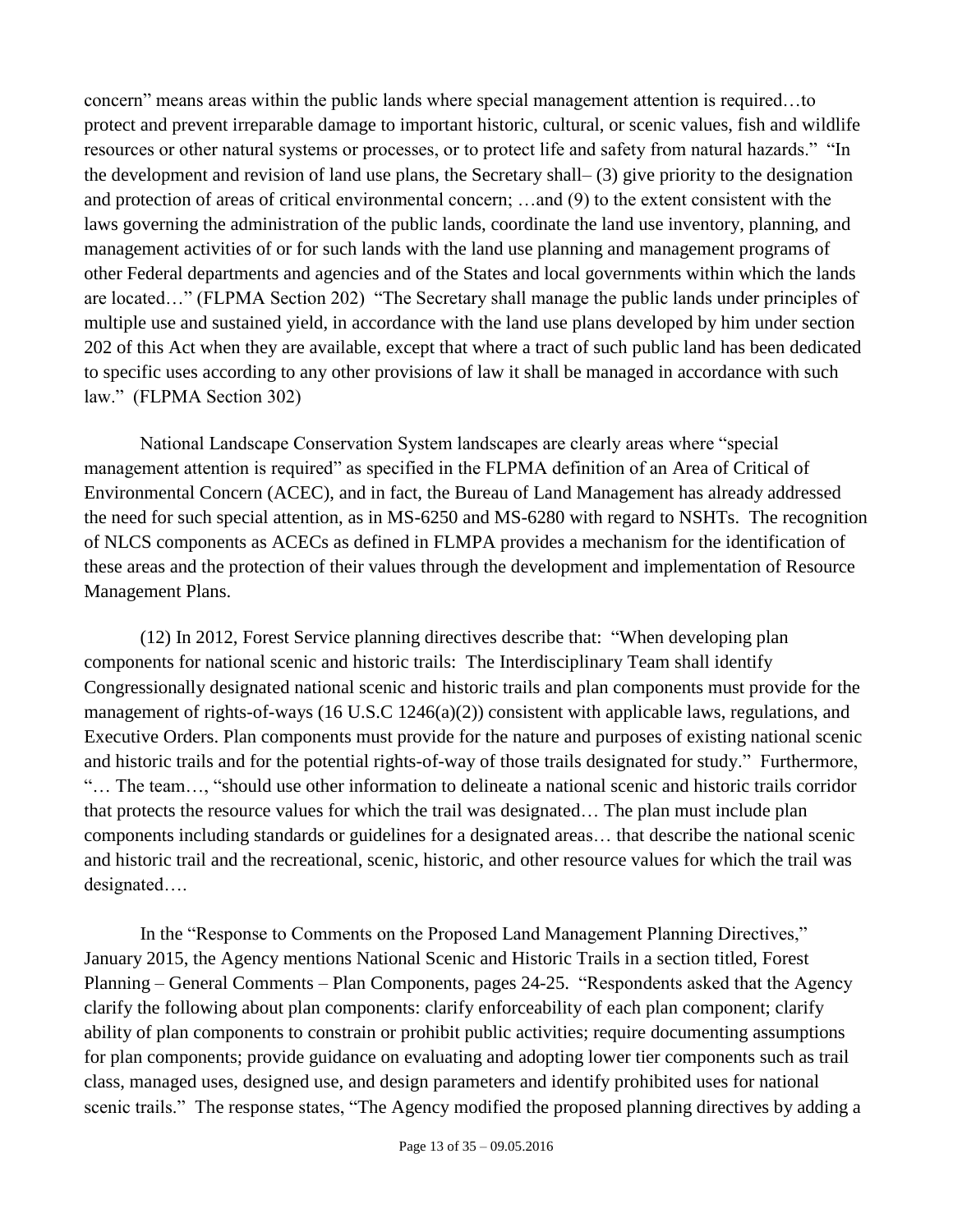new section at FSH 1909.12, chapter 20, section 24 on designated areas and a specific new section (sec. 24.43) on national scenic and historic trails. FSH 1909.12, chapter 20, section 24.43 emphasizes that plans are to identify and map national scenic and historic trails within the plan area. Plan components must provide for management of the trail consistent with legal authorities and the nature and purposes of existing national scenic and historic trails, and must be consistent with the objectives and practices for the management of the national scenic and historic trails as identified in the most recent comprehensive plan. Comprehensive trail plans are expected to provide for trail management compatible with the plan components of the land management plan."

This response is unclear, since two distinct planning processes are discussed in one passage. A Comprehensive Plan is defined by the NTSA, while a National Forest System (NFS) trail plan is a resource plan, such as a travel management plan that is developed in accordance with the requirements of 36 CFR 212. However, it appears that the Agency is committed to (1) providing for the protection of the nature and purposes of National Scenic and Historic Trails and being consistent with each National Scenic or Historic Trail Comprehensive Plan, and (2) NFS trail plans are directed to be consistent with plan components. Comprehensive Plans developed in response to the requirements of the National Trails System Act and Wild and Scenic Rivers Act are not resource plans as defined by the NFMA (16 U.S.C. 1604(i) and 36 CFR 219.15(e)).

NST policy and direction is found in the Comprehensive Plan, FSM 2353, FSH 1909.12 section 14, and FSH 1909.12 section 24.43, which in total provides the necessary National Trail policy and management direction for implementing the requirements of the NTSA. FSM 2350 is referenced in FSH 1909.12 section 24.43, which is necessary since the Forest Service Planning Handbook in itself does not contain substantive specialized guidance and instruction for addressing the NTSA in an integrated land management planning process. FSM 1110.3, FSM 1110.8, and FSM 1112.02 have more information about the formulation of directives.

## <span id="page-13-0"></span>**D. NST Comprehensive Planning**

Comprehensive plan requirements for a NST have often been addressed through staged or stepped-down decision processes: (1) a Comprehensive Plan (Stage 1) establishes broad policy and procedures including identifying the nature and purposes, (2) land management plans (Stage 2) guide all natural resource management activities and establish management standards (aka thresholds), provide integrated resource management direction for special areas, and address programmatic planning requirements, and (3) mid-level and site-specific plans (Stage 3) complete the comprehensive planning process through field-level actions to protect the corridor and then maintain or construct the travel route. Staged and stepped down decision processes could appear to support the notion that the comprehensive plans are resource plans that are subordinate to the land management plan direction. Instead, this is an administrative approach to incrementally step through the comprehensive planning process that is required by the NTSA.

National Trails System Act – NST Comprehensive Planning Staged Decisionmaking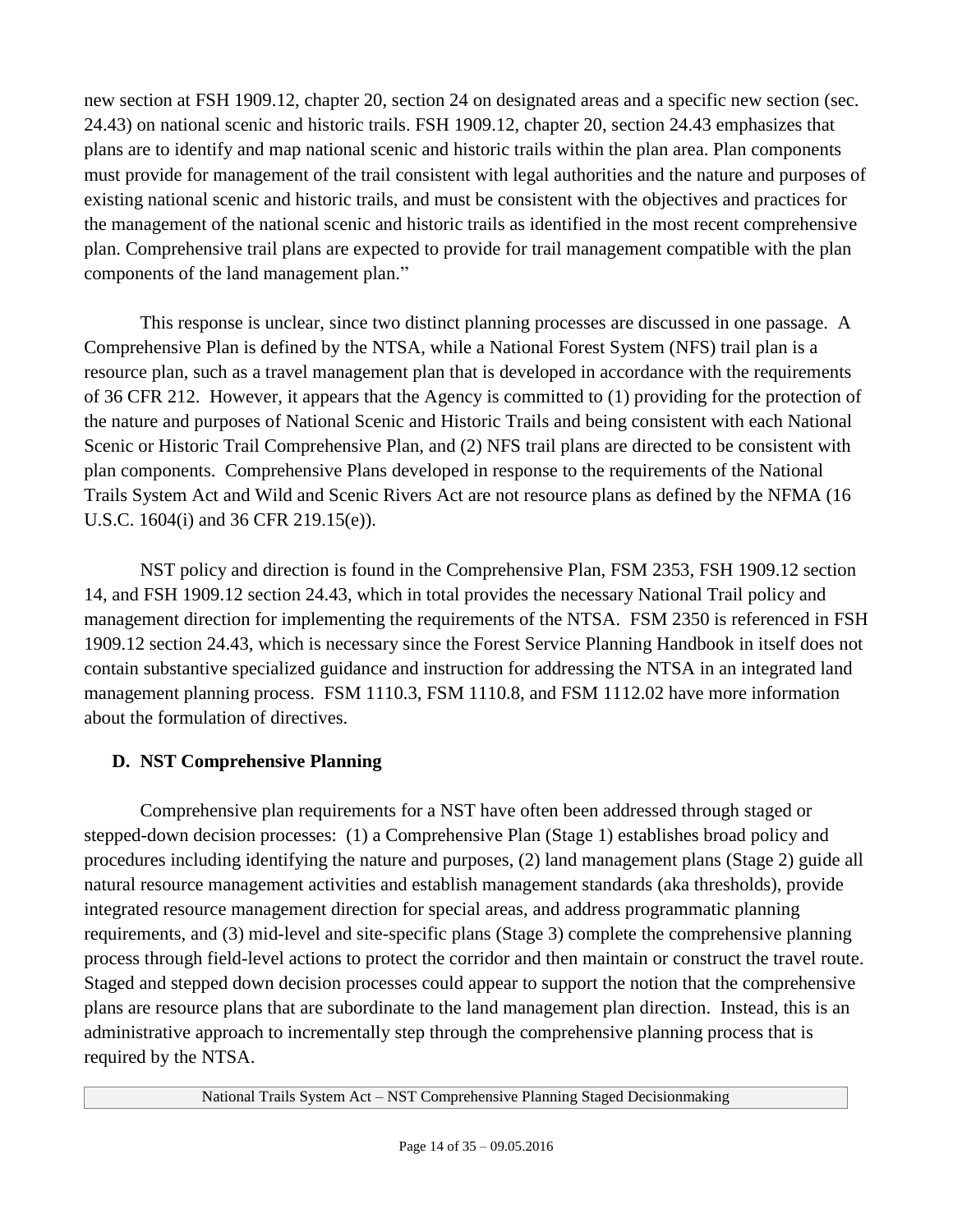| 2009 Comprehensive Plan                                                                                                                                                                                                                                                                                                                                                                                                                                                                                                                                                                                                                                                                                                                                                                                                                                                                  | Land Management Plan                                                                                                                                                                                                                                                                                                                                                                                                                                                                                                                                                                                                                                                                                                                                                                                                                                                                                                                                                                                                                                                                                                            | NST Field-Level Plan                                                                                                                                                                                                                                                                                                                                                                                                                                                                                                                                                                                                                                                                                                                                                                                                                                                                                                                                                                                                                        |  |
|------------------------------------------------------------------------------------------------------------------------------------------------------------------------------------------------------------------------------------------------------------------------------------------------------------------------------------------------------------------------------------------------------------------------------------------------------------------------------------------------------------------------------------------------------------------------------------------------------------------------------------------------------------------------------------------------------------------------------------------------------------------------------------------------------------------------------------------------------------------------------------------|---------------------------------------------------------------------------------------------------------------------------------------------------------------------------------------------------------------------------------------------------------------------------------------------------------------------------------------------------------------------------------------------------------------------------------------------------------------------------------------------------------------------------------------------------------------------------------------------------------------------------------------------------------------------------------------------------------------------------------------------------------------------------------------------------------------------------------------------------------------------------------------------------------------------------------------------------------------------------------------------------------------------------------------------------------------------------------------------------------------------------------|---------------------------------------------------------------------------------------------------------------------------------------------------------------------------------------------------------------------------------------------------------------------------------------------------------------------------------------------------------------------------------------------------------------------------------------------------------------------------------------------------------------------------------------------------------------------------------------------------------------------------------------------------------------------------------------------------------------------------------------------------------------------------------------------------------------------------------------------------------------------------------------------------------------------------------------------------------------------------------------------------------------------------------------------|--|
| Stage 1                                                                                                                                                                                                                                                                                                                                                                                                                                                                                                                                                                                                                                                                                                                                                                                                                                                                                  | Stage 2                                                                                                                                                                                                                                                                                                                                                                                                                                                                                                                                                                                                                                                                                                                                                                                                                                                                                                                                                                                                                                                                                                                         | Stage 3                                                                                                                                                                                                                                                                                                                                                                                                                                                                                                                                                                                                                                                                                                                                                                                                                                                                                                                                                                                                                                     |  |
| The comprehensive plan establishes<br>national direction that implements<br>foundational provisions of the<br>National Trails System Act, which<br>includes establishing:<br>The Nature and Purposes of a<br>$\bullet$<br><b>NST</b><br>The Rights-of-Way Corridor<br>$\bullet$<br>Provides Resource<br>$\bullet$<br>Management Guidance for:<br>Visual Resource (SMS/VMS)<br>$\circ$<br>Recreation Resource (ROS)<br>$\circ$<br>Motorized Use<br>$\circ$<br>Mechanized Use<br>$\circ$<br><b>Special Use Permits</b><br>$\circ$<br>Trail and Facilities<br>$\circ$<br>Carrying Capacity/LAC<br>$\circ$<br>Monitoring and Evaluation<br>$\circ$<br>Developed following<br>$\bullet$<br>programmatic Environmental<br>Impact Statement processes that<br>emphasize ROS and Visual<br>Quality planning principles, and<br>addresses other uses that may<br>be allowed $(16$ USC $1246(c)$ . | Land management planning<br>implements the Comprehensive Plan<br>guidance and provides for integrated<br>programmatic direction that is<br>consistent with the NTSA, NFMA,<br>FLPMA or National Parks and<br>Recreation Act, E.O. 13195, and<br>agency specific regulations (e.g., 36<br>CFR 219) and policies (e.g., FSM<br>2353 and BLM MS-6250/6280):<br>Identifies and preserves<br>$\bullet$<br>significant natural, historical, and<br>cultural resources.<br>Establishes the extent of a NST<br>$\bullet$<br>Management Area (FS) or<br>National Trail Management<br>Corridor (BLM).<br>Provides for protecting or<br>$\bullet$<br>achieving the nature and purposes<br>through establishing supporting<br>plan components:<br><b>Desired Conditions</b><br>$\circ$<br>Objectives<br>$\circ$<br>Standards (Thresholds)<br>$\circ$<br>Guidelines<br>$\circ$<br>Monitoring<br>$\circ$<br>Developed following<br>$\bullet$<br>programmatic Environmental<br>Impact Statement processes that<br>emphasize ROS and Visual<br>Quality planning principles, and<br>addresses other uses that may be<br>allowed (16 USC 1246(c). | Field-level site-specific planning that<br>is consistent with the Comprehensive<br>Plan, and agency regulations and<br>policies:<br>• Identifies and preserves significant<br>natural, historical, and cultural<br>resources (site-specific).<br>Identifies and displays the<br>$\bullet$<br>segments of a NST that traverse the<br>unit.<br>Establishes the Trail Class,<br>$\bullet$<br>Managed Uses, Designed Use, and<br>Design Parameters for the<br>segments of a NST that traverse the<br>unit and identifies uses that are<br>prohibited.<br>Provides for development, signing,<br>construction, and maintenance.<br>Establishes carrying capacity<br>$\bullet$<br>(LAC) for segments.<br>Establishes monitoring programs to<br>evaluate site-specific conditions.<br>Developed following site-specific<br>Environmental Impact Statement or<br><b>Environmental Assessment</b><br>processes that emphasize ROS and<br>Visual Quality planning principles,<br>and addresses other uses that may<br>be allowed $(16$ USC $1246(c)$ . |  |
| NST comprehensive planning stages may be combined<br>if requisite programmatic and site-specific NEPA requirements are satisfied.                                                                                                                                                                                                                                                                                                                                                                                                                                                                                                                                                                                                                                                                                                                                                        |                                                                                                                                                                                                                                                                                                                                                                                                                                                                                                                                                                                                                                                                                                                                                                                                                                                                                                                                                                                                                                                                                                                                 |                                                                                                                                                                                                                                                                                                                                                                                                                                                                                                                                                                                                                                                                                                                                                                                                                                                                                                                                                                                                                                             |  |
|                                                                                                                                                                                                                                                                                                                                                                                                                                                                                                                                                                                                                                                                                                                                                                                                                                                                                          |                                                                                                                                                                                                                                                                                                                                                                                                                                                                                                                                                                                                                                                                                                                                                                                                                                                                                                                                                                                                                                                                                                                                 |                                                                                                                                                                                                                                                                                                                                                                                                                                                                                                                                                                                                                                                                                                                                                                                                                                                                                                                                                                                                                                             |  |

The establishment of NST MAs and NTMCs, with appropriate plan components, could facilitate comprehensive planning, selecting and publishing the rights-of-way in the Federal Register, and meet attached NEPA requirements.<sup>6</sup>

#### <span id="page-14-0"></span>**E. Scenery Management System and Recreation Opportunity Spectrum Relationship**

 $\overline{a}$ 

<sup>6</sup> Under the National Environmental Policy Act (NEPA), when a federal agency does not make an "overt act," no NEPA requirement to prepare an Environmental Impact Statement (EIS) attaches. However, if some agency action was mandated under a separate statute in relation to that activity but the action was not taken, NEPA does attach and the Administrative Procedure Act applies (40 CFR 1508.18 and 5 U.S.C. 706). The NTSA presents an independent planning requirement to prepare and implement a comprehensive plan, select the rights-of-way, and in general provide for the nature and purposes of a NST.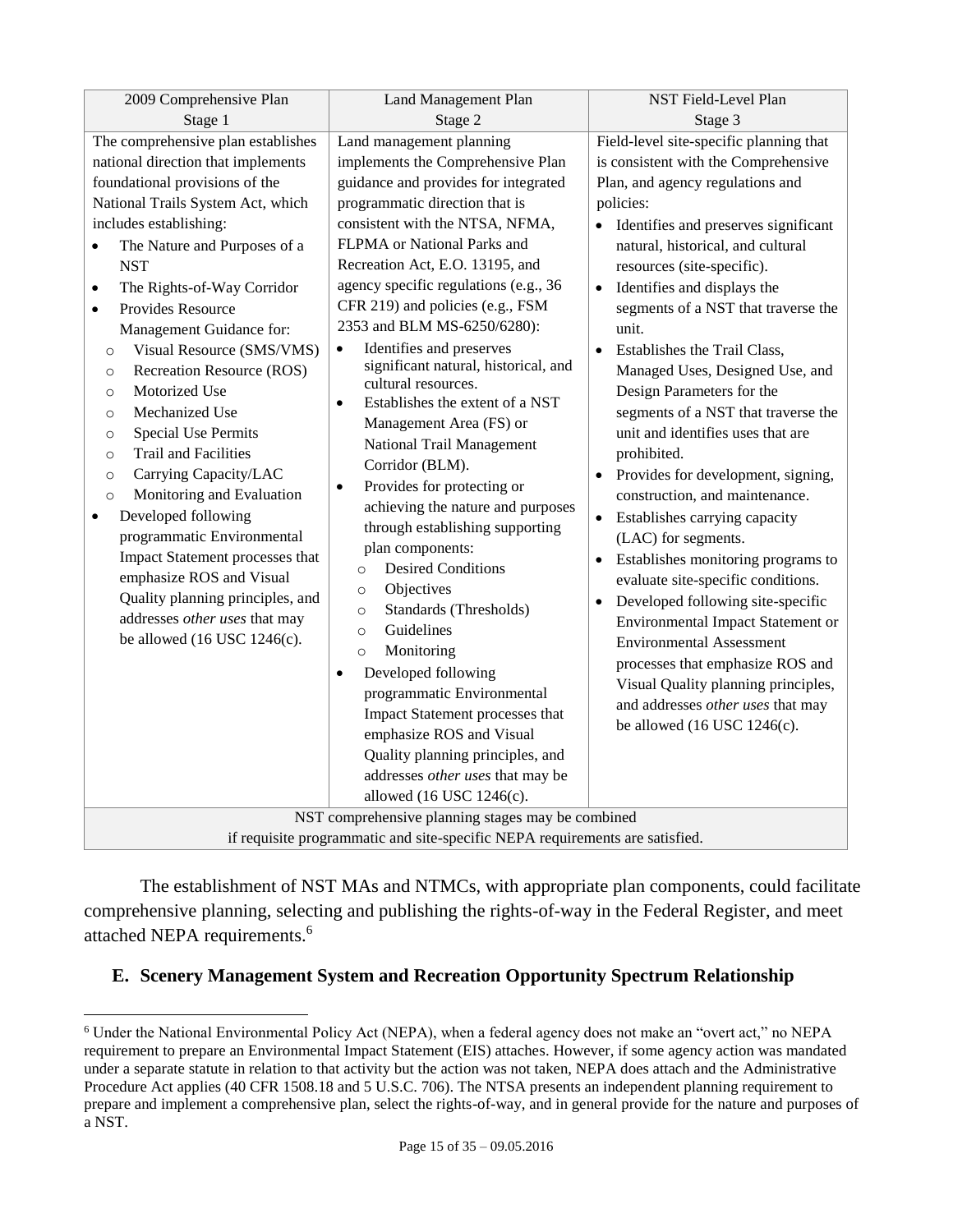The relationship between the Scenery Management System and the Recreation Opportunity Spectrum systems are discussed in the Landscape Aesthetics Handbook. Landscape Aesthetics - A Handbook for Scenery Management (Agricultural Handbook Number 701); Appendix F - 1 - Recreation Opportunity Spectrum:

"Recreation planners, landscape architects, and other Forest Service resource managers are interested in providing high quality recreation settings, experiences, and benefits for their constituents. This is accomplished, in part, by linking the Scenery Management System and the Recreation Opportunity Spectrum (ROS) System. In addition, providing a single constituent inventory and analysis for both systems is helpful in coordinating management practices.

Esthetic value is an important consideration in the management of recreation settings. This is especially so in National Forest settings where most people expect a natural appearing landscape with limited evidence of "unnatural" disturbance of landscape features…

Although the ROS User's Guide mentions the need for establishing a value for different landscapes and recreation opportunities within a single ROS class in the attractiveness overlay, there is currently no systematic approach to do so. For instance, in most ROS inventories, all lands that are classified semi-primitive non-motorized are valued equally. Some semi-primitive non-motorized lands are more valuable than others because of existing scenic integrity or scenic attractiveness. The Scenery Management System provides indicators of importance for these in all ROS settings. Attractiveness for outdoor recreation also varies by the variety and type of activities, experience, and benefits possible in each setting…

In the past, there have been apparent conflicts between The Visual Management System sensitivity levels and ROS primitive or semi-primitive classes. One apparent conflict has been where an undeveloped area, having little existing recreation use and seldom seen from sensitive travel routes, was inventoried using The Visual Management System. The inventory led to a "sensitivity level 3" classification, and thus apparently contradicted ROS inventory classes of primitive or semi-primitive non-motorized or semi-primitive motorized. Using criteria in The Visual Management System, in a variety class B landscape with a sensitivity level 3, the initial visual quality objective is "modification" or "maximum modification," depending on surrounding land classification. However, because of factors such as few social encounters, lack of managerial regimentation and control, and feelings of remoteness, the same area having little existing recreation use may establish an ROS primitive, semi-primitive nonmotorized, or semi-primitive motorized inventory classification. There have been concerns over the premise of The Visual Management System that the visual impact of management activities become more important as the number of viewers increases; yet The ROS System emphasizes solitude, infrequent social encounters, and naturalness at the primitive end of the spectrum, with frequent social encounters and more evident management activities at the urban end. Value or importance are dependent on more than the number of viewers or users, and the key is that both the Scenery Management System and ROS are first used as inventory tools. Land management objectives are established during, not before, development of alternatives. Where there does appear to be a conflict in setting objectives for alternative forest plans, the most restrictive criteria should apply. An example might be an undeveloped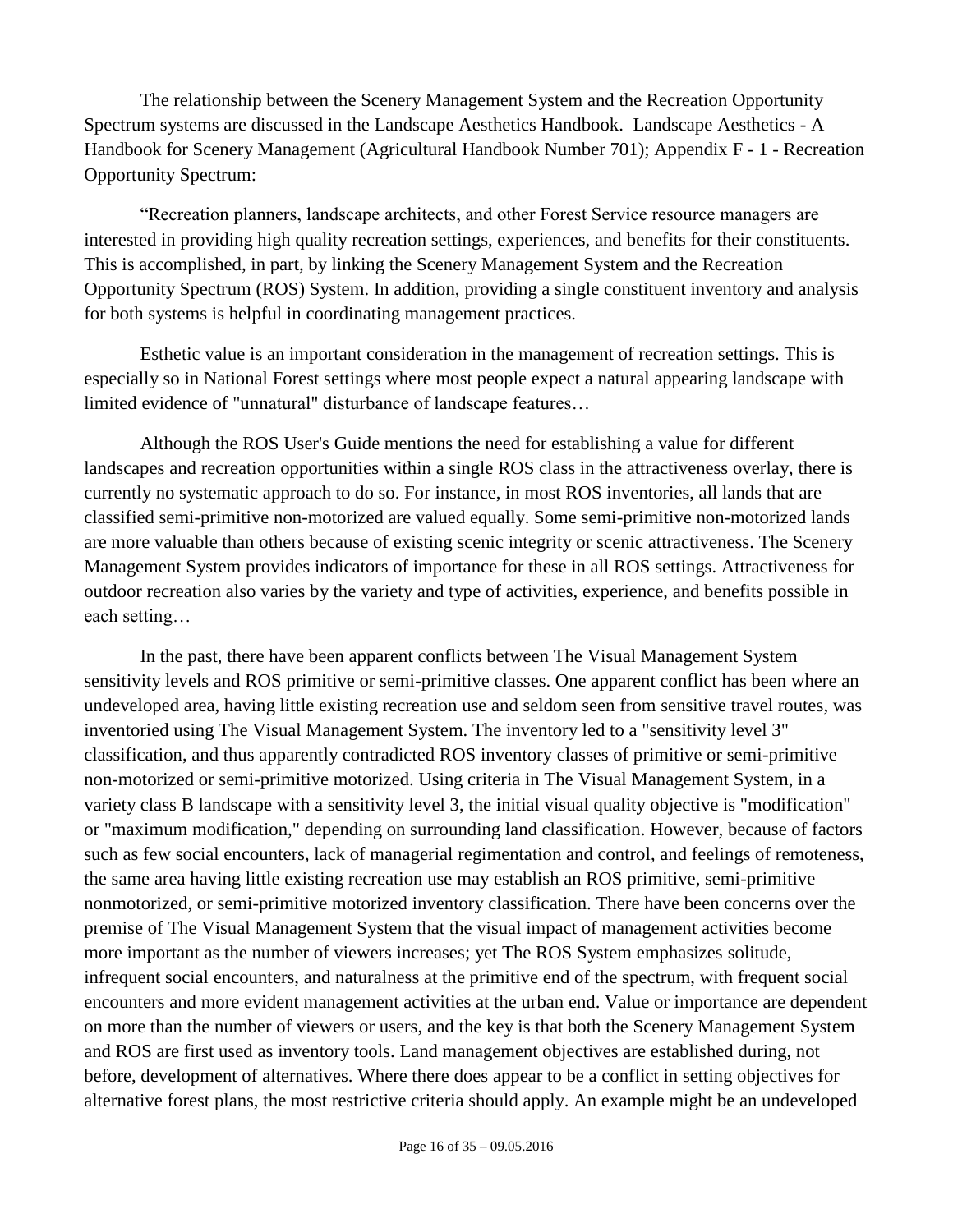land area in a viewshed managed for both middleground partial retention and semi-primitive nonmotorized opportunities. Semi-primitive non-motorized criteria are usually the more restrictive.

The Scenery Management System and ROS serve related, but different, purposes that affect management of landscape settings. In some cases, ROS provides stronger protection for landscape settings than does the Scenery Management System. This is similar to landscape setting protection provided by management of other resources, such as cultural resource management, wildlife management, and old-growth management. In all these examples, there may be management directions for other resources that actually provide higher scenic integrity standards than those reached by the Scenery Management System. Different resource values and systems (the Scenery Management System, the ROS System, cultural resource management, wildlife management, and old growth management) are developed for differing needs, but they are all systems that work harmoniously if properly utilized. In all these examples, there are management decisions made for other resources that result in protection and enhancement of landscape settings."

## <span id="page-16-0"></span>**F. Carrying Capacity**

 $\overline{a}$ 

National Trails System Act<sup>[1](#page-2-3)</sup>, sections 5(e) and 5(f), direct that a Comprehensive Plan for a national trail, "identify carrying capacity of the trail and a plan for its implementation." This is similar to Section  $3(d)(1)$  of the Wild and Scenic Rivers Act (WSRA)<sup>7</sup> that directs federal river-administering agencies to "address…user capacities" in a Comprehensive River Management Plan prepared for each component of the National Wild and Scenic Rivers System. The NTSA and WSRA do not define "carrying capacity" or "user capacities," but recent litigation has focused primarily on the recreational use.<sup>8</sup> The scope of "carrying capacity" and "user capacity" broadly includes visitor use, other public use, and administrative use, but with particular emphasis on the recreational aspect.

Carrying capacities are an integral part of the management approaches identified in a Comprehensive Plan to protect and enhance NST nature and purposes. The nature and purposes of a NST are also known as NST values. The values of NSTs include: (1) visitor experience opportunities and settings, and (2) the conservation and protection of scenic, natural, historical, and cultural qualities of the corridor. Furthermore, the NTSA goes beyond ROS descriptors requiring the protection of significant resources and qualities along the National Trail corridor.

Visitor use management practices need to be sensitive to situations where there is an asymmetric nature of a conflict, especially where there is a one-way relationship where the primary use is sensitive to a secondary use. In those situations, monitoring and adaptive management actions should ensure that the secondary use doesn't substantially interfere with maintaining the primary purposes and values.

Addressing visitor capacities requires managers to assess impacts from both established uses and potential new uses. It can be a challenging task because of the complex relationship between human

<sup>7</sup> 16 U.S.C. §1271-1278; Public Law 90-542 (October 2, 1968) and amendments.

<sup>8</sup> *See Friends of Yosemite Valley v. Kempthorne*, 520 F.3d 1024 (9th Cir. 2008); *American Whitewater v. Tidwell,* (D.S.C. 2012).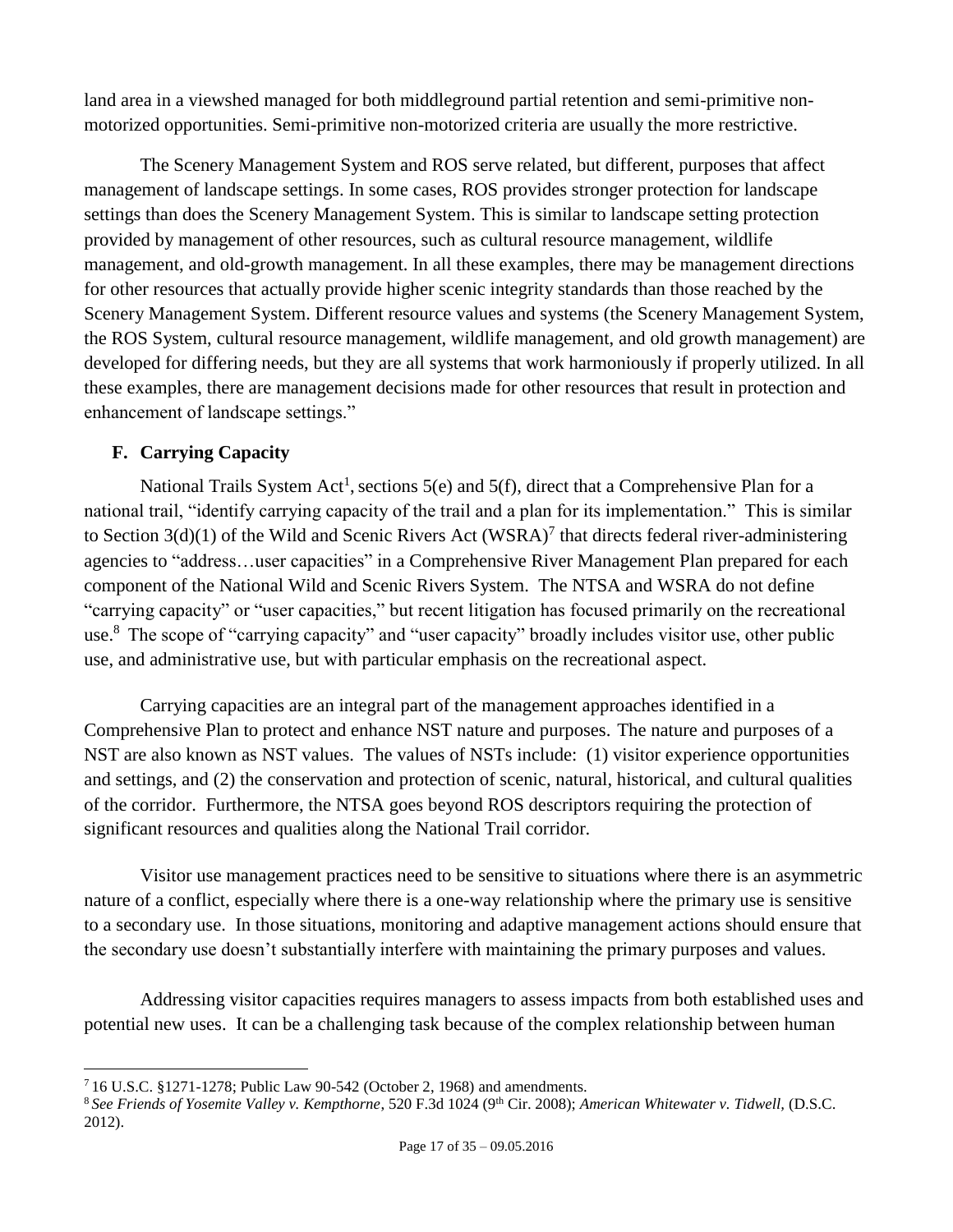uses and national trail values. The capacity to absorb use without substantial impacts to resources and visitor experiences is dependent on myriad interrelated factors that should be addressed through NEPA planning processes.

## <span id="page-17-0"></span>**G. Substantial Interference**

Black's law dictionary defines substantial evidence as the amount of evidence which a reasoning mind would accept as sufficient to support a particular conclusion and consists of more that a mere scintilla. BLM directive MS-6280 define substantial interference in relation to nature and purposes:

- *Substantial Interference*. Determination that an activity or use affects (hinders or obstructs) the nature and purposes of a designated National Trail (see nature and purposes).
- *Nature and Purposes*. The term used to describe the character, characteristics, and congressional intent for a designated National Trail, including the resources, qualities, values, and associated settings of the areas through which such trails may pass; the primary use or uses of a National Trail; and activities promoting the preservation of, public access to, travel within, and enjoyment and appreciation of National Trails.

Management direction for Semi-Primitive Motorized, Roaded Natural, Rural, and Urban ROS classes allow uses that would substantially interfere with the nature and purposes of a NST if the allocation desired conditions are realized. Where the allowed non-motorized activities reflect the purposes for which the National Trail was established, the establishment of Primitive and Semi-Primitive Non-Motorized ROS classes and high and very high scenic integrity allocations would normally protect the nature and purposes (values) of a NST.

How are ROS inconsistencies addressed in providing for desired settings along a National Scenic Trail? A ROS inconsistency is defined as a situation in which the condition of an indicator exceeds the range defined as acceptable by the management guidelines. For example, the condition of the indicators for the National Trail corridor may all be consistent with its management as a semiprimitive non-motorized area with the exception of the presence of a trailhead and access road. In such a case, what are the implications of the inconsistency? Does the inconsistency benefit or interfere with the nature and purposes of the National Trail? What should be done about the inconsistency? Three general kinds of actions are possible. First, perhaps nothing can or should be done. It may be concluded that the inconsistency will have little or no effect on the area's general character. Or, the agency may lack jurisdiction over the source of the inconsistency. A second response is to direct management action at the inconsistency to bring it back in line with the guidelines established for the desired ROS class. The main point to be understood with regard to inconsistencies is that they can be managed. The presence of one does not necessarily automatically lead to a change in ROS class. By analyzing its cause, implications, and possible solutions, an inconsistency can be handled in a logical and systematic fashion.

Land management plans should establish desired conditions and standards and guidelines that preserve and promote the nature and purposes of a NST. Specific interference thresholds should be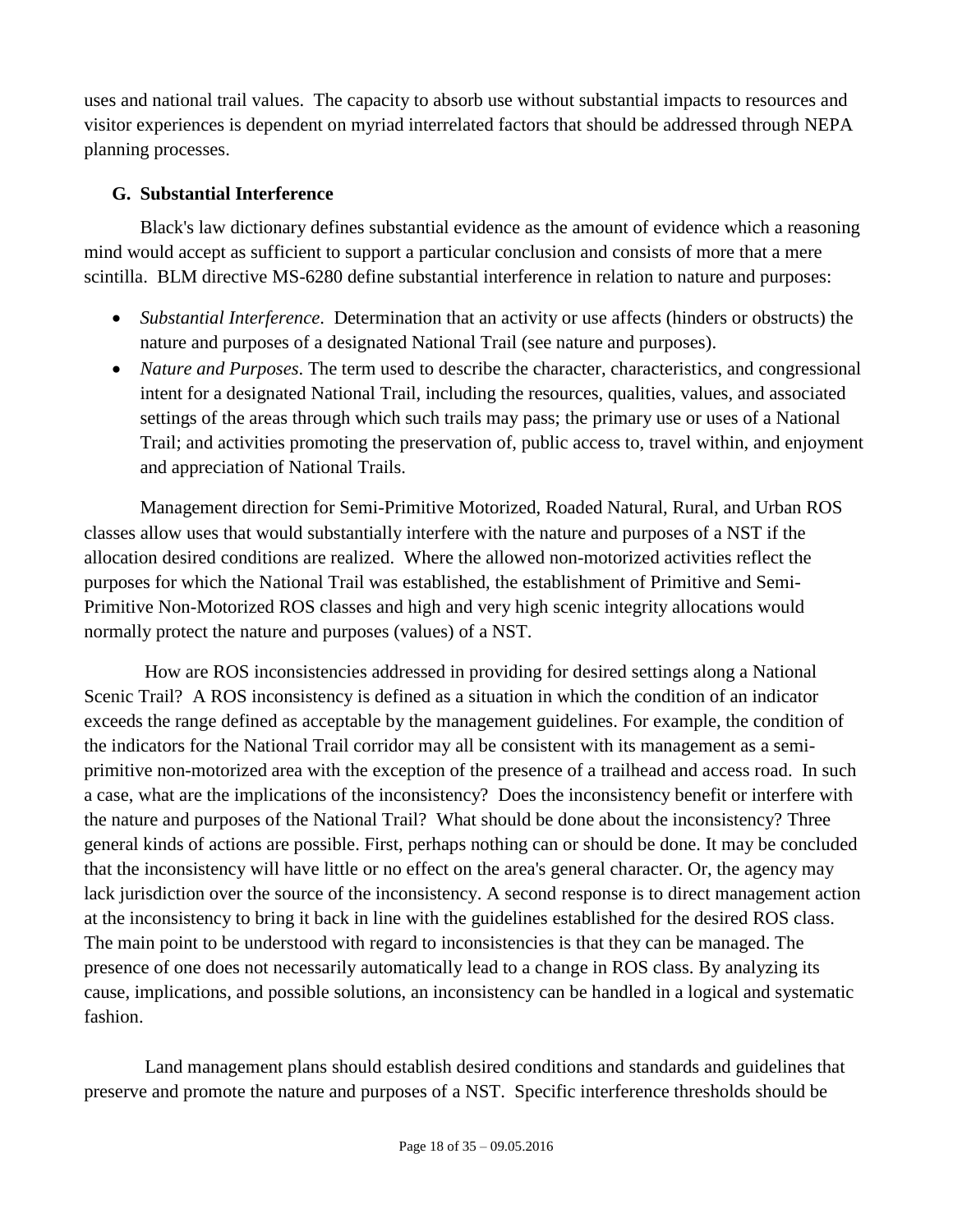established during the development of a land management plan. Further, the determination of carrying capacity is integral to protecting NST values.

Mining activities and uses have substantial interfered with the nature and purposes of the Arizona National Scenic Trail as described in the assessment: "These mines have diminished the quality of scenic character on the Tonto although mitigation measures required by the Forest Service have reduced the impact of them on the scenic character. Should both proposals submitted for exploration and development by Resolution Copper Company be approved, scenery would be greatly compromised within the proposed project area of the general plan of operations, and within the proposed land exchange area in the vicinity of Oak Flat. Most alternatives for tailings locations for the Resolution project severely affect the nature and purposes of the Arizona National Scenic Trail by degrading the nationally significant scenic resources for which the trail was designated."

## <span id="page-18-0"></span>**H. Forest Service Planning Considerations**

*Forest Service – The following describes common considerations and elements of what could be expected for (or lead to) locations and Plan components that would be applied to a Management Area to achieve the nature and purposes of a NST:*

Forest Service land management plans shall form one integrated plan for each unit (16 U.S.C.  $1604(f)(1)$ . The plan must provide for ecosystem services and multiple uses, including outdoor recreation, range, timber, watershed, wildlife, and fish, within Forest Service authority and the inherent capability of the plan area as follows: ...  $(b)$ ...  $(1)$  The plan must include plan components, including standards or guidelines, to provide for: (i) Sustainable recreation; including recreation settings, opportunities, and access; and scenic character..., and (vi) appropriate management of other designated areas or recommended designated areas in the plan area...(36 CFR 219.10(b)(i) $\&$ (vi)). The NST is a congressionally designated area (36 CFR 219.19).

On National Forest System lands, a MA is to be established for existing NST rights-of-way corridors. For NST sections that pass through the planning unit, plan components must include management and use direction (16 U.S.C. 1244(f)) for the rights-of-way that provide for the nature and purposes of this National Trail (16 U.S.C. 1246).

Forest Service directives FSM 2310 and FSM 2380 describe recreation and scenery planning policy.

- FSM 2310.3 Policy...
	- 1. Use the Recreation Opportunity Spectrum (ROS) to establish planning criteria, generate objectives for recreation, evaluate public issues, integrate management concerns, project recreation needs and demands, and coordinate management objectives.
	- 2. Use the ROS system to develop standards and guidelines for proposed recreation resource use and development.

#### **Forest Plan Components**

Recommendations for NST plan components are described in the following table.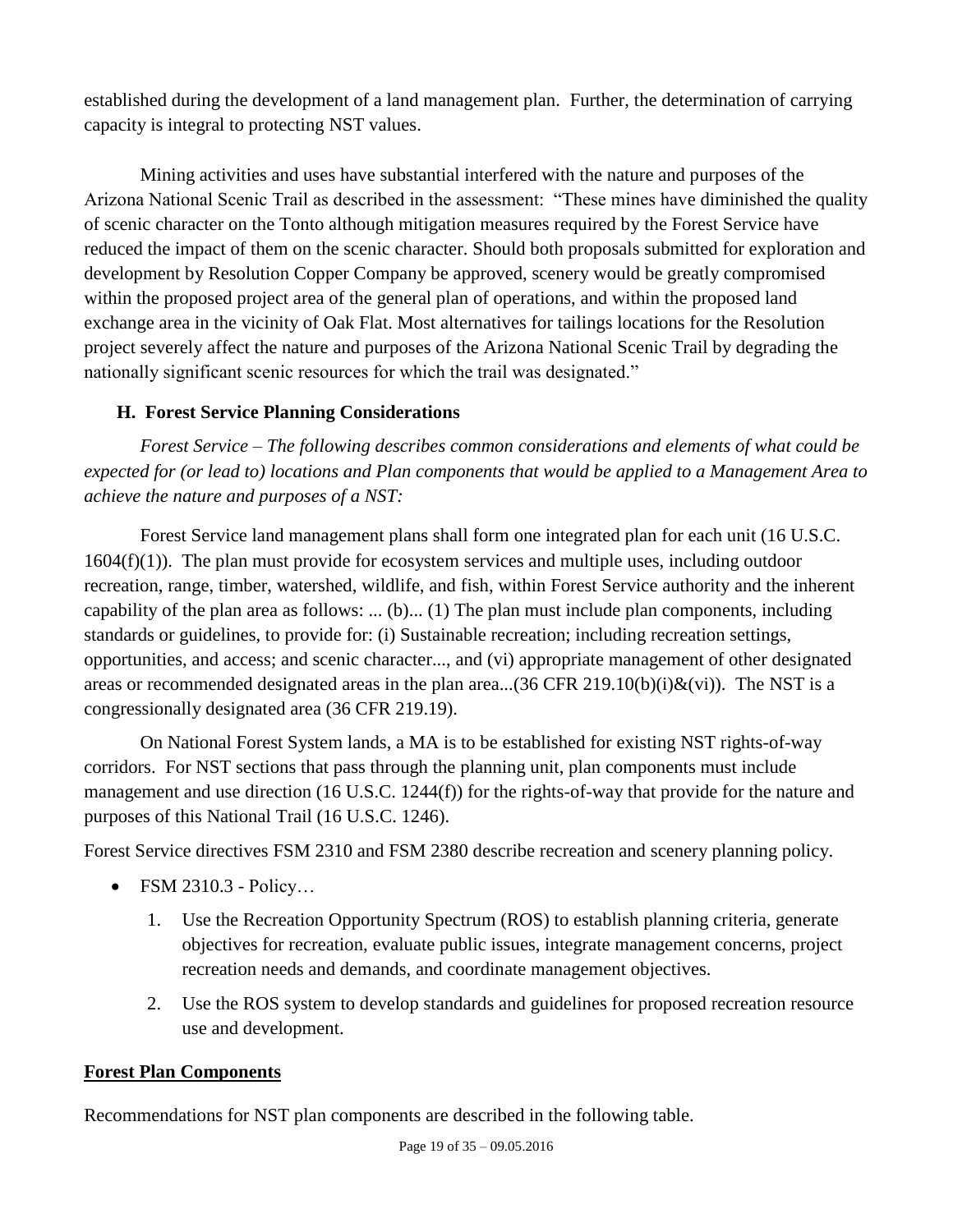#### **NST LMP MA Desired Conditions**

#### **Descriptions**

Consistent with a NST Comprehensive Plan, the MA provides high-quality scenic, non-motorized recreation opportunities and conserves natural, historic, and cultural resources and provides a long distance trail that highlights the state's topographic, biologic, historic and cultural diversity. The NST corridor provides panoramic views of undisturbed landscapes in a tranquil scenic environment. The corridor is of sufficient width to encompass national trail resources, qualities, values, associated settings and the primary use or uses. This includes vistas, campsites, water sources, and other important resource values. Desired conditions are principally characterized by Primitive and Semi-Primitive Non-Motorized ROS settings. These settings provide for the following conditions:

Primitive ROS settings encompass large, wild, remote, and predominately unmodified landscapes. These settings often coincide with designated Wilderness. They provide quiet solitude away from roads and others groups, are generally free of human development, and facilitate self-reliance and discovery. Signing, and other infrastructure is minimal and constructed of rustic, native materials. Feelings of physical achievement and self-reliance is an important part of the experience offered. Ecological processes such as fire, insects, and disease exist.

Semi-Primitive Non-Motorized ROS settings provide opportunities for exploration, challenge, and self-reliance. Rustic structures such as signs and foot bridges are occasionally present to direct use and protect the setting's natural and cultural resources. These rustic constructed features are built from native materials or those that mimic native materials. Restored or revegetated closed roads may be present but do not dominate the landscape or detract from the SPNM experience of visitors. These settings are free of motorized travel. Opportunities for solitude and exercising outdoor skills will be present, but the areas are not as remote as in the primitive class. Ecological processes such as fire, insects, and disease exist.

#### **NST LMP MA Objectives**

#### Descriptions

Complete a NST travel route through the MA within five years. [Example of proposed and possible actions.]

#### **NST LMP MA Standards or Guidelines**

Descriptions - See FSM 1110.8 for Degree of Compliance or Restriction "Helping Verbs" and "Mood of Verb" Definitions

#### **Scenery Management**

Manage a NST travelway as a concern level 1 travel route. Resource management actions must meet a Scenic Integrity Level of Very High or High.

#### **Recreation Management**

Resource manage actions and allowed uses must be compatible with maintaining or achieving Primitive or Semi-Primitive Non-Motorized ROS class settings.

Manage the NST to provide high-quality scenic, non-motorized recreation opportunities.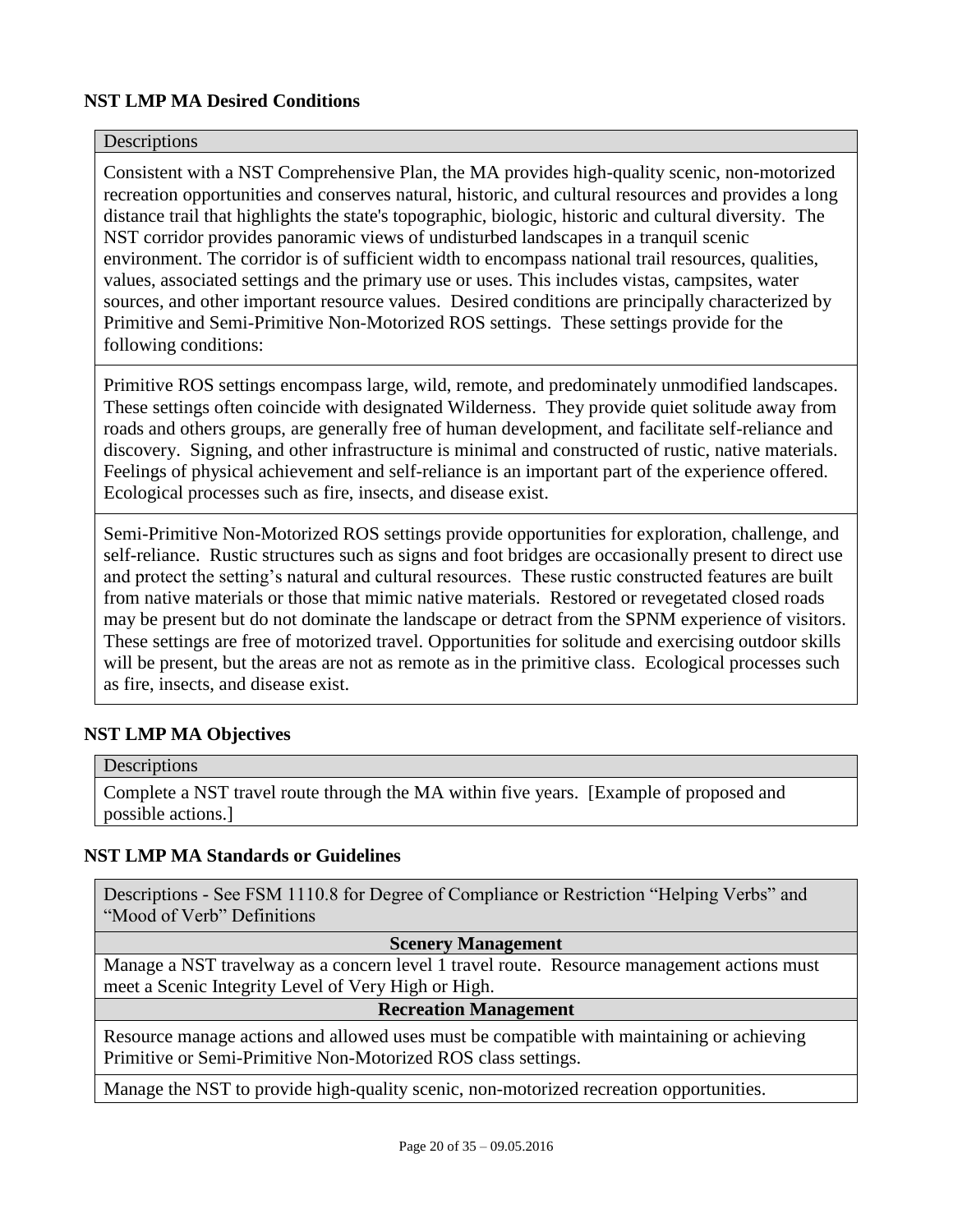If the interval between natural water sources is excessive, consider developing and protecting water sources for hikers and pack and saddle stock use.

#### **Special Uses Management**

Activities, uses, and events that would require a permit must not be authorized unless the activity, use, or event contributes to achieving the nature and purposes of a NST.

#### **Minerals Management**

Mineral leases are to include stipulations for no surface occupancy.

Permits for the removal of mineral materials are not to be issued.

Mineral withdrawals should be enacted in areas with a history of locatable mineral findings.

#### **Timber Management**

Lands are not suitable for timber production. Timber harvest is not scheduled and does not contribute to the allowable sale quantity.

#### **Vegetation Management**

Vegetation may be managed to enhance NST values, such as to provide vistas to view surrounding landscapes and to conserve natural resources.

Vegetation may be managed to maintain or improve threatened, endangered, and sensitive species habitat.

Rangelands and riparian areas where affected by livestock use must be maintained in a Proper Functioning Condition.

#### **Cultural and Historic Resources Management**

Protect cultural and historic resources. Interpret National Historic Trails and sites.

#### **Lands Acquisition**

Provide for land acquisitions to protect the nature and purposes of the National Trail. Prohibit land disposals.

#### **Travel Routes**

Segments of a NST should fall into Trail Class 2 or 3 and have a Designed Use of Pack and Saddle Stock, except where a substantial safety or resource concern exists, the travel route may have a Designed Use of Hiker/Pedestrian (FSH 2309.18).

The NST travel route may not be used for a livestock driveway.

#### **Fire Suppression**

Fire suppression activities should apply the Minimum Impact Suppression Tactics Implementation Guidelines.

#### **Motor Vehicle Use**

Motor vehicle use by the general public is prohibited unless that use:

a. Is necessary to meet emergencies;

b. Is necessary to enable adjacent landowners or those with valid outstanding rights to have reasonable access to their lands or rights;

c. Is for the purpose of allowing private landowners who have agreed to include their lands in the NST by cooperative agreement to use or cross those lands or adjacent lands from time to time in accordance with Forest Service regulations; or

d. Is on a motor vehicle route that crosses the NST, as long as that use will not substantially interfere with the nature and purposes of the NST.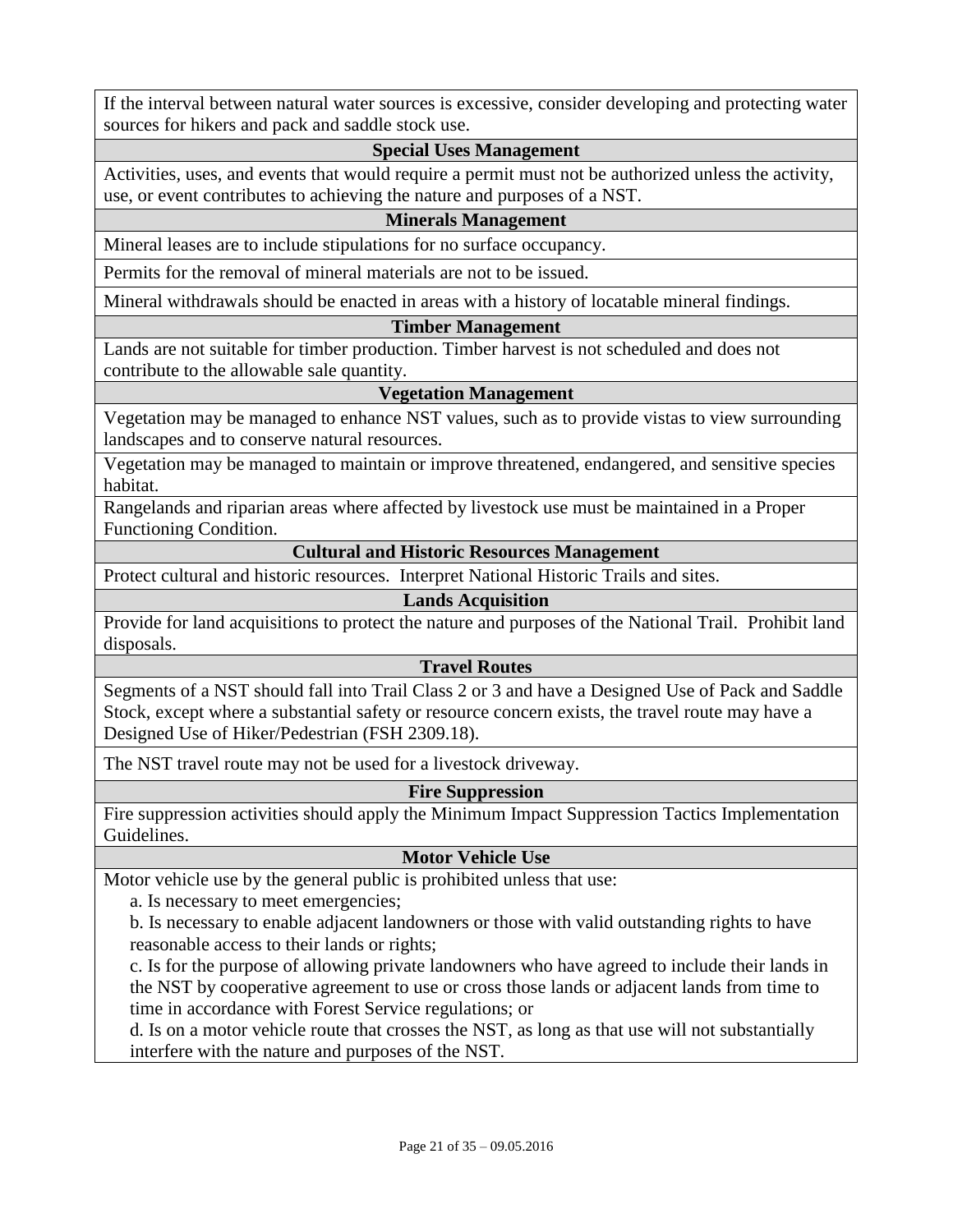#### **Other Uses Considerations**

Where congressionally designated areas overlap, apply the management direction that best protects the values for which each designated area was established.

Other uses that could conflict with the nature and purposes of a NST may be allowed only where there is a determination that the other use would not substantially interfere with the nature and purposes of a NST (16 USC 1246(c)). Examples of substantially interference include the Arizona Trail Race and the Resolution Copper Company Operating Plan as proposed.

#### **NST LMP MA Implementation Guidance**

Partnerships and volunteers are sustained or sought to lead and assist in NST programs. Volunteer and cooperative agreements will be developed with those volunteers and private organizations that are dedicated to planning, developing, maintaining, and managing a NST, including the Arizona Trail Association, in accordance with Sections 2(c), 7(h)(1), and 11 of the NTSA.

<span id="page-21-0"></span>The direction in the NTSA, FSM 2310, FSM 2353.4, and FSM 2380 are used to guide the development and management of the Trail.

## **III. Legislative History and Policy**

#### <span id="page-21-1"></span>**A. Trails for America**

Trails for America, a 1966 report prepared by the Bureau of Outdoor Recreation in response to President Johnson's Natural Beauty Message of February 8, 1965, describes, "A limited number of national scenic trails should be established to provide opportunities of extended foot, horseback, and bicycle trips for Americans in all parts of the Nation. National scenic trails should have natural, scenic, or historic qualities that give them recreation potential of national significance. Such trails typically should be several hundred miles in length, have overnight shelters at appropriate intervals, and be interconnected with other major trails that provide opportunity for extended hiking or riding experiences. They would be the major axes of networks of trails branching out to nearby points of special attraction serving areas of population throughout the country...

The spirit of adventure springs ever anew in the hearts of Americans, young and old. In no way is it better satisfied than in the exploration of unfamiliar terrain or in the discovery of the beauties of nature. Long-distance trails can provide unparalleled opportunities for such adventure and such satisfaction. Designed primarily for walking or riding, they are within the economic reach of all citizens. Routed to open the scenic wonders of ridgelines, mountaintops, countryside, streams, and lakeshores, and to provide access to scenes of historic significance, they offer varied and exciting experiences. Built to harmonize with the natural areas they cross, they afford the visitor close-up instruction in nature and her ways. Healthful exercise and the opportunity to break away from the pace of automated urban living add to the values of extended hiking and riding experiences. Major long-distance trails can lead the traveler through regions of outstanding scenic, historic, and recreation interest, while serving areas of principal population concentration. They can serve as backbones for systems of trails branching out to nearby points of special attraction. Such trails should be called "national scenic trails." Defined as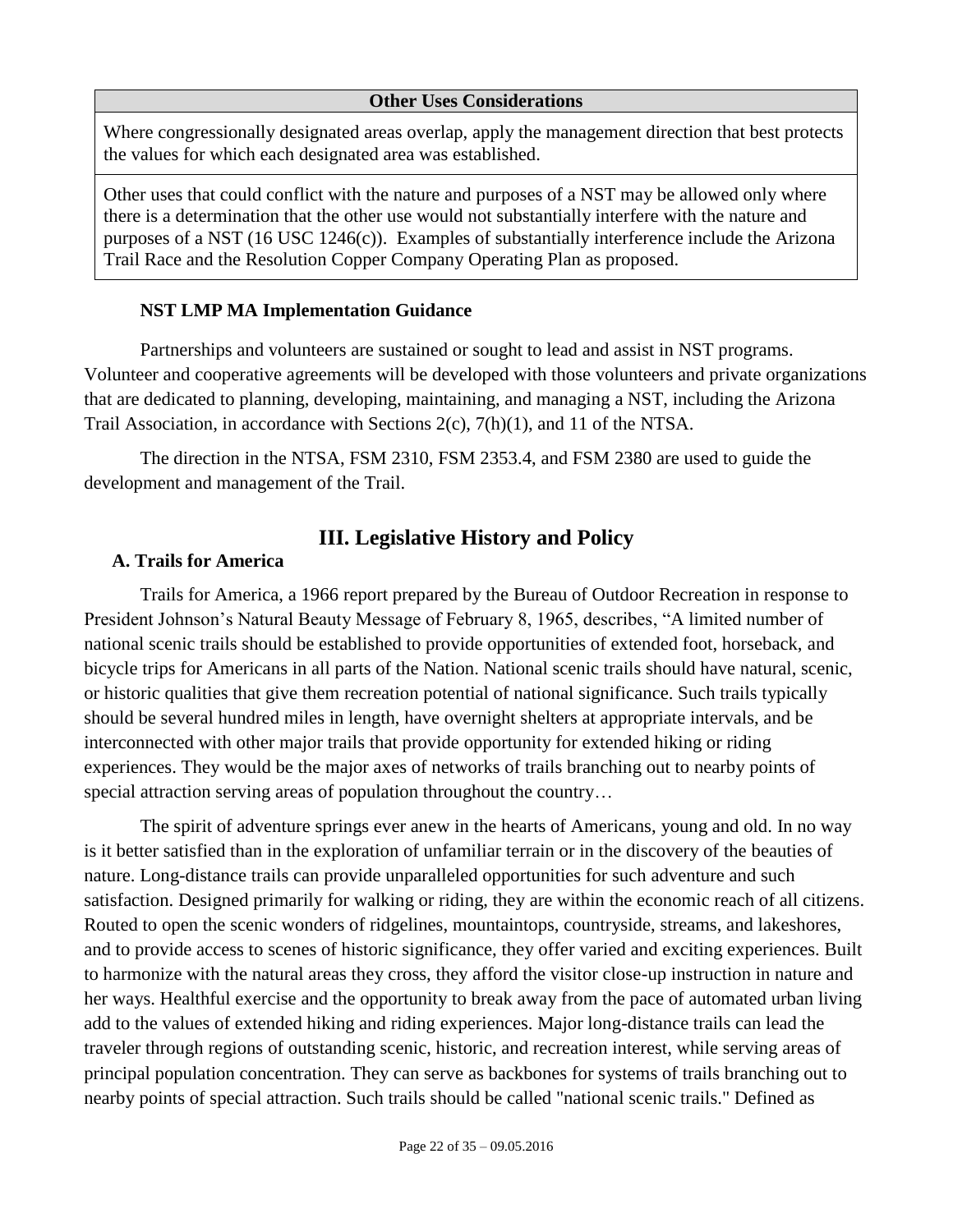extended trails which have natural, scenic, or historic qualities that give them recreation-use potential of national significance, such trails might typically be several hundred miles long, have overnight shelters at appropriate intervals, and be interconnected with other major trails to permit the enjoyment of extended hiking or riding experiences."

Administration of national scenic trails is complicated by the linear nature of the trails and the complex pattern of land ownership along them. Most existing or potential national scenic trails extend through or into several States. Typically they cross some lands that are administered by Federal, State, and local public agencies, and other lands that are privately owned. In the West, the trails cross lands administered largely by Federal agencies—the Forest Service, National Park Service, [and] Bureau of Land Management... In view of these considerations, administration of national scenic trails should be governed by the following principles...

4. The entire length of each national scenic trail, together with sufficient land area on both sides to safeguard adequately and preserve its character, should be protected in some form of public control..., and

9. The responsible Secretary, after agreement with the other Federal agencies involved and consultation with appropriate States, local governments, private organizations, and advisory councils, should:

a. locate and designate the route and width of right-of-way of each trail assigned him. The rightof-way should be wide enough to protect adequately the natural and scenic character of the lands through which the trail passes and the historic features along and near along the trail, and to provide campsites, shelters, and related public-use facilities as necessary. It should avoid, insofar as practicable, established highways, motor roads, mining areas, power transmission lines, private recreational developments, public recreational developments not related to the trail, existing commercial and industrial developments, range fences and improvements, private operations, and any other activities that would be incompatible with the protection of the trail in its natural condition and its use for outdoor recreation. Formal designation should be accomplished by publishing notice of the route and right-of-way in the Federal Register, together with appropriate maps and descriptions. Minor changes in route and right-of-way should be handled in the same manner.

b. define the kinds of recreation use that are appropriate on the trail and in keeping with its objectives, and define the kinds of non-recreation uses, if any, that may be permitted within the right-of-way; issue the necessary regulations; and provide enforcement.

c. establish construction and maintenance standards including standards for related facilities that will adequately protect trail values and provide for optimum public use."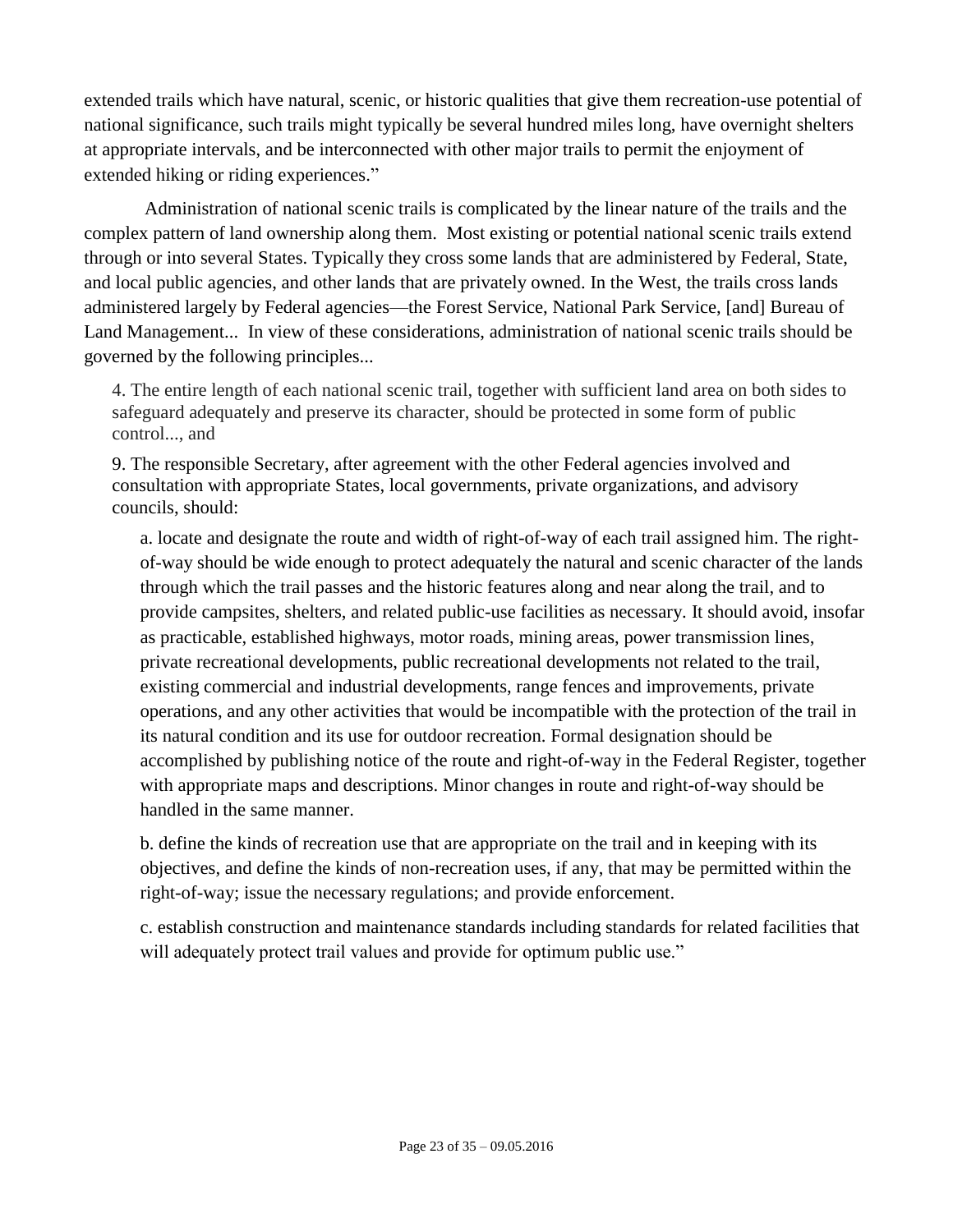#### <span id="page-23-0"></span>**B. National Trails System Act**

The National Trails System Act (NTSA), P.L. 90-543, was passed by Congress on October 2, 1968. It established policies and procedures for a nationwide system of trails including National Scenic Trails. The Appalachian Trail and the Pacific Crest Trail were designated as the nation's first National Scenic Trails. "The Act was intended to insure that long-distance, high-quality trails with substantial recreation and scenic potential were afforded Federal recognition and protection" (S.R. 95-636).

**Statement of Policy** – Sec. 2 (16 U.S.C. 1241(a))

"In order to provide for the ever-

Overlay of Management Regime – The NTSA establishment and designation of a NST provides for the Secretaries of the Agriculture and Interior to manage a NST under existing agencies authorities, but subject to the overriding direction of providing for the nature and purposes of this NST. The establishment of a NST thus constitutes an overlay on the management regime otherwise applicable to public areas managed by land management agencies. The NTSA (and E.O. 13195 - Trails for America in the 21st Century) limits the management discretion the agencies would otherwise have by mandating the delineation and protection of a NST corridor.

increasing outdoor recreation needs of an expanding population and in order to promote the preservation of, public access to, travel within, and enjoyment and appreciation of the open-air, outdoor areas and historic resources of the Nation, trails should be established...within scenic areas and along historic travel routes of the Nation which are often more remotely located."

**National Trails System** – Sec. 3 (16 U.S.C. 1242(a)(2)) –

"National scenic trails, established as provided in section 5 of this Act, which will be extended trails **so located** (*emphasis added*) as to provide for maximum outdoor recreation potential and for the conservation and enjoyment of the nationally significant scenic, historic, natural, or cultural qualities of the areas through which such trails may pass. National scenic trails may be located so as to represent desert, marsh, grassland, mountain, canyon, river, forest, and other areas, as well as landforms which exhibit significant characteristics of the physiographic regions of the Nation."

#### **National Scenic and Historic Trails** –

NTSA sec.  $5(e)/(f)$  (16 U.S.C. 1244 $(e)/(f)$ ) – "... The responsible Secretary shall...submit...a comprehensive plan for the acquisition, management, development, and use of the trail, including but not limited to, the following items:

- 1. Specific objectives and practices to be observed in the management of the trail, including the identification of all significant natural, historical, and cultural resources to be preserved,... an identified carrying capacity of the trail and a plan for its implementation;
- 2. The process to be followed by the appropriate Secretary to implement the marking requirements established in section 7(c) of this Act;
- 3. A protection plan for any…high potential route segments; and
- 4. General and site-specific development plans, including anticipated costs."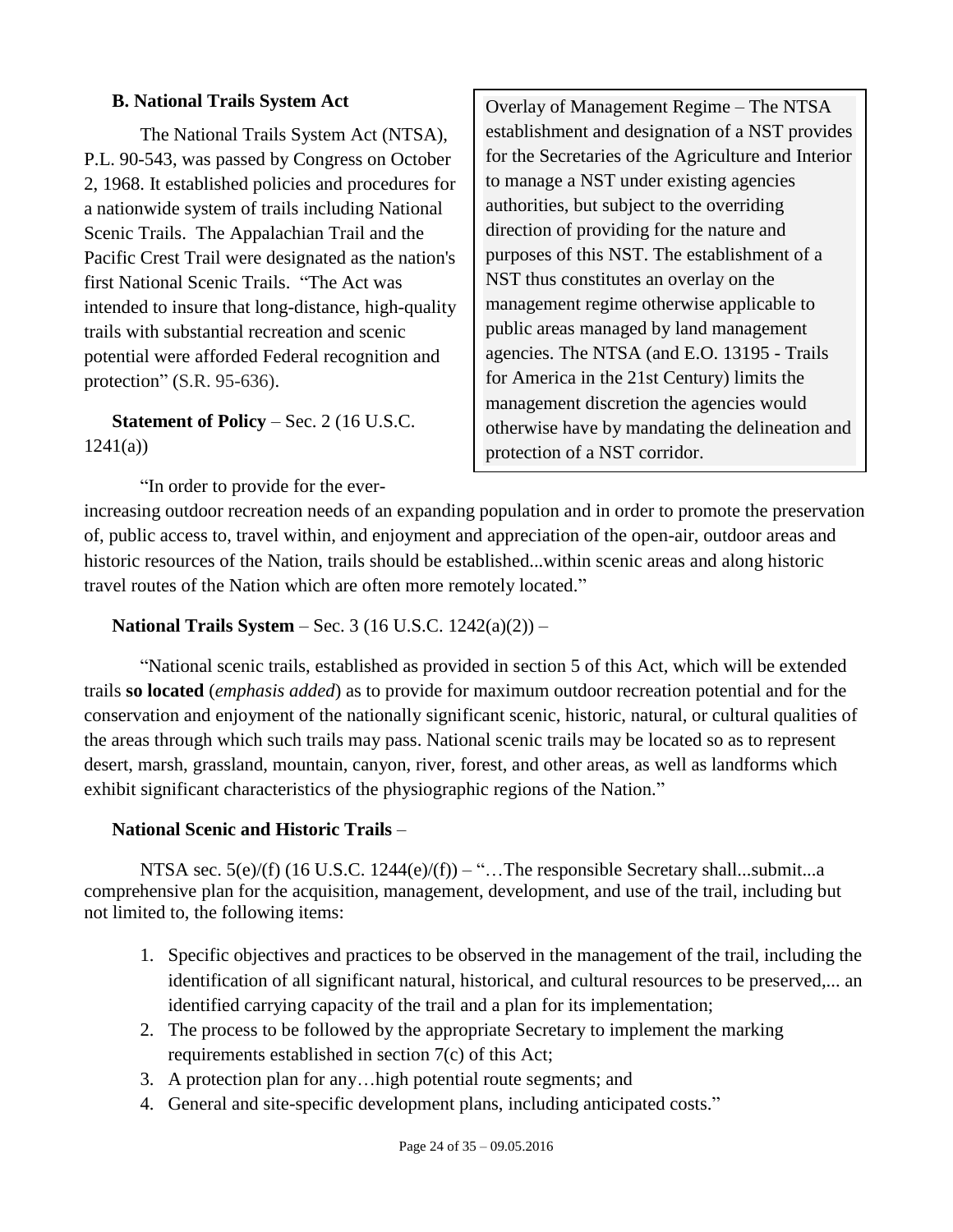## **Administration and Development** – Sec. 7 (16 U.S.C. 1246) –

The Secretary of Agriculture is charged with the overall administration of a NST. Section 7(a)(2) states that the, "...Secretary shall select the rights-of-way for national scenic and national historic trails and shall publish notice thereof of the availability of appropriate maps or descriptions in the Federal Register; Provided, That in selecting the rights-of-way full consideration shall be given to minimizing the adverse effects upon the adjacent landowner or user and his operation. Development and management of each segment of the National Trails System [i.e., National Recreation Trails, National Scenic Trails, National Historic Trails, and Connecting and Side Trails] shall be designed to harmonize with and complement any established multiple-use plans for the specific area in order to insure continued maximum benefits from the land....<sup>9</sup>" The legislative requirement for the Secretary of Agriculture to take action and select a NST rights-of-way should be addressed by establishing NST Management Area (MA) corridors in Land Management Plans; the requirement should be met on BLM public lands by establishing National Trail Management Corridors (NTMC) in Resource Management Plans. The establishment of NST MAs and

 $\overline{a}$ 

A National Scenic Trail optimum location assessment may find that designing a NST rights-of-way corridor to pass through inventoried Primitive and Semi-Primitive Recreation Opportunity Spectrum (ROS) settings would assure continued benefits of the land that best meet the needs of the American people. This would include the recreation and conservation benefits resulting from: (1) locating the National Trail corridor "to provide for maximum outdoor recreation potential and for the conservation and enjoyment of the nationally significant scenic, historic, natural, or cultural qualities of the areas..." (16 U.S.C.  $1242(a)(2)$ ; (2) avoiding, to the extent possible, activities along the NST that would be incompatible with the purposes of a NST for which it was established (16 U.S.C. 1246(c)); and (3) contributing to achieving outdoor recreation, watershed, and wildlife and fish multiple-use benefits (16 U.S.C. 528). The rights-of-way requirement of 16 U.S.C.  $1246(a)(2)$  is directed at selecting the NST rights-of-way corridor and does not diminish or modify the nature and purposes values of a NST (16 U.S.C. 1246(c)).

NTMCs could facilitate NST comprehensive planning (16 U.S.C. 1244(f)), selecting and publishing a NST rights-of-way in the Federal Register (16 U.S.C. 1246(a)(2)), and meet attached NEPA requirements.

NTSA Sec. 7(c) (16 U.S.C.1246(c)) – "National scenic or national historic trails may contain campsites, shelters, and related-public-use facilities. Other uses along the trail, which will not substantially interfere with the nature and purposes of the trail, may be permitted by the Secretary charged with the administration of the trail. Reasonable efforts shall be made to provide sufficient access opportunities to such trails and, to the extent practicable, efforts be made to avoid activities incompatible with the purposes for which such trails were established. The use of motorized vehicles by the general

<sup>&</sup>lt;sup>9</sup> The BLM in MS-6280 describes that, "For all National Trails, the National Trail Management Corridor alternatives should consider…(d) opportunities to harmonize with and complement any established multiple-use plans for that specific area in order to insure continued maximum benefits from the land, while minimizing conflict" (Chapter 4.2(D)).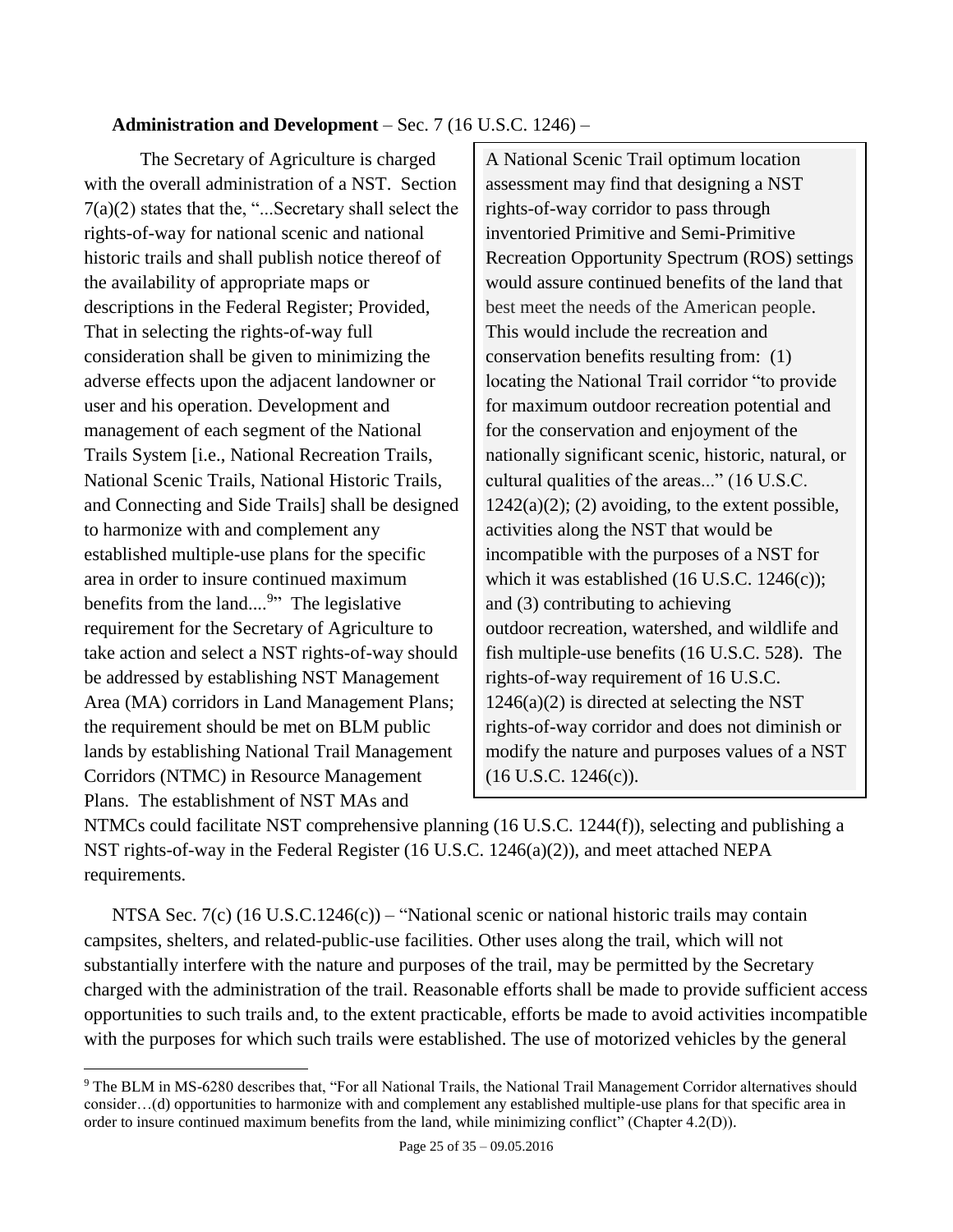public along any National Scenic Trail shall be prohibited.... Other uses include recreational and resource uses that may be incompatible with the nature and purposes for which a NST was established and designated…"

NTSA Sec. 7(j) (16 U.S.C. 1246(j)). This section does not modify the nature and purposes for which a NST was established and created. It describes that, "the provisions of this subsection shall not supersede any other provisions of this Act or other Federal laws, or any State or local laws."

NTSA Sec. 7(k) (16 U.S.C. 1246(k)). "For the conservation purpose of preserving or enhancing the recreational, scenic, natural, or historical values of components of the national trails system, and environs thereof as determined by the appropriate Secretary, landowners are authorized to donate or otherwise convey qualified real property interests to qualified organizations consistent with section 170(h)(3) of the Internal Revenue Code of 1954, including, but not limited to, right-of-way, open space, scenic, or conservation easements...."

NTSA Sec. 7(i) (16 U.S.C. 1246(i). The appropriate Secretary...may issue regulations, which may be revised from time to time, governing the use, protection, management, development, and administration of trails of the national trails system. In order to maintain good conduct on and along the trails located within federally administered areas and to provide for the proper government and protection of such trails, the Secretary of the Interior and the Secretary of Agriculture shall prescribe and publish such uniform regulations as they deem necessary….

## <span id="page-25-0"></span>**D. Executive Orders**

Executive Order 13195 – Trails for America in the 21st Century: *"*By the authority vested in me as President by the Constitution and the laws of the United States of America, and in furtherance of purposes of the National Trails System Act of 1968...and to achieve the common goal of better establishing and operating America's national system of trails, it is hereby ordered as follows: Section 1... Federal agencies will, to the extent permitted by law and where practicable ... protect, connect, promote, and assist trails of all types throughout the United States. This will be accomplished by: ... (b) Protecting the trail corridors associated with national scenic trails...to the degrees necessary to ensure that the values for which each trail was established remain intact....*"*

Executive Order 11644 and 11989 – Use of off-road [motorized] vehicles on the public lands: "...By virtue of the authority vested in me

National Scenic Trail Values – (1) visitor experience opportunities and settings, and (2) the conservation/protection of scenic, natural, historical, and cultural qualities of the corridor. Primitive and Semi-Primitive Non-Motorized ROS settings provide for desired experiences, but only if the allowed nonmotorized activities reflect the purposes for which the National Trail was established. Furthermore, the NTSA goes beyond ROS descriptors requiring the protection of significant resources and qualities along the National Trail corridor. The ROS planning framework, NTSA Comprehensive Plan (Section (5(e)/(f)) components, NTSA rights-of-way (Section 7(a)), and E.O. 13195 requirements point to the need for land management plans to map the extent of the corridor and apply to the described corridor appropriate plan components (desired conditions, objectives, standards, guidelines, and suitability of lands) to protect National Trail values (nature and purposes).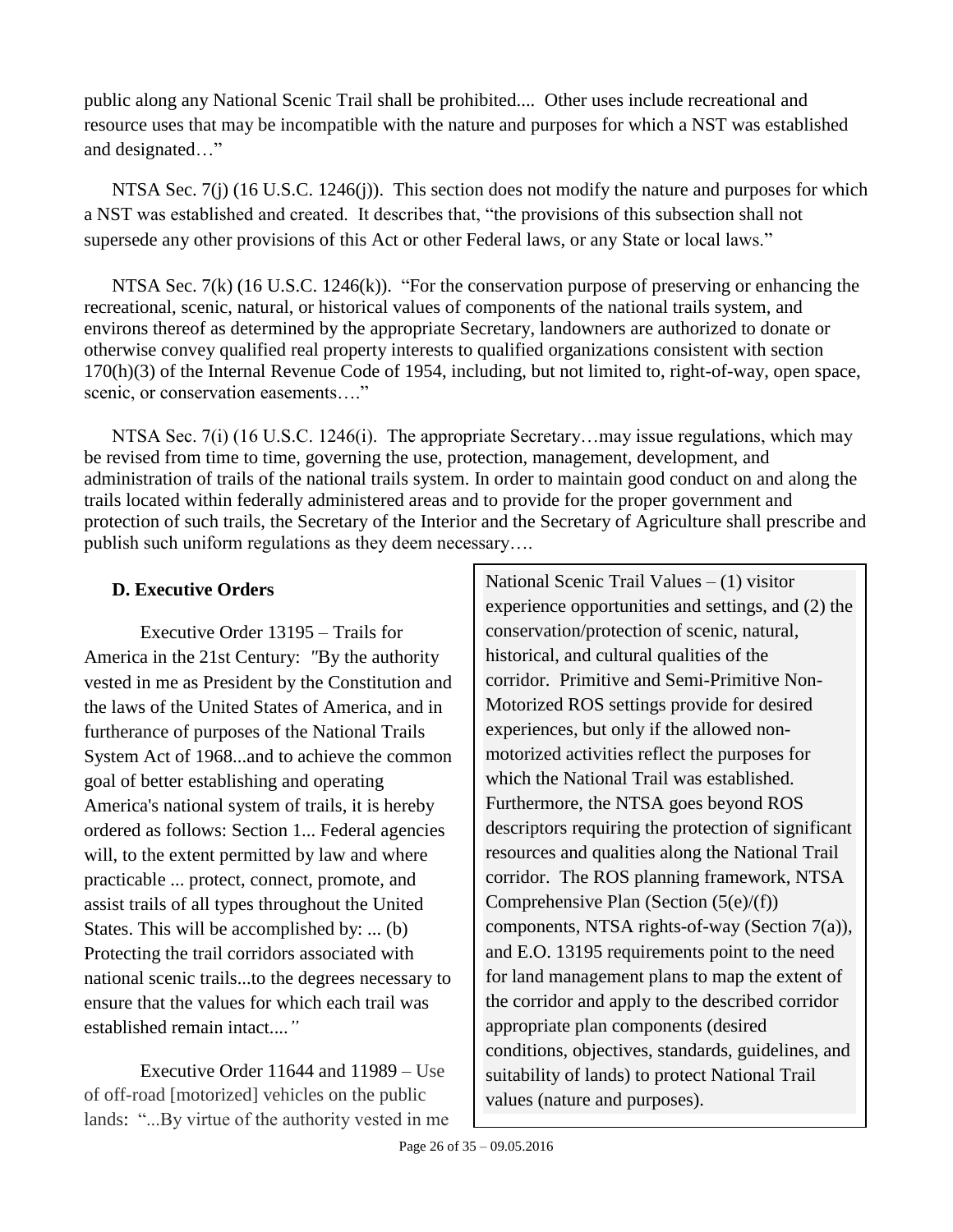as President of the United States by the Constitution of the United States and in furtherance of the purpose and policy of the National Environmental Policy Act of 1969 (42 U.S.C. 4321), it is hereby ordered as follows: Section 1. *Purpose.* It is the purpose of this order to establish policies and provide for procedures that will ensure that the use of off-road [motorized] vehicles on public lands will be controlled and directed so as to protect the resources of those lands, to promote the safety of all users of those lands, and to minimize conflicts among the various uses of those lands...." (Related: 36 CFR 212.55 and 43 CFR 8351.1)

## <span id="page-26-0"></span>**E. Policy for a National Scenic Trail**

**Forest Service**, FSM Policy – Approved by Acting Associate Deputy Chief Richard W. Sowa

FSM 2353.11 – Relationship between National Recreation, National Scenic, and National Historic Trails and NFS Trails

Manage National Recreation, National Scenic, and National Historic Trails as NFS trails. Administer each National Recreation, National Scenic, and National Historic Trail corridor to meet the intended nature and purposes of the corresponding trail (FSM 2353.31).

FSM 2353.31 – Policy

1. The National Trails System (16 U.S.C. 1242(a)) includes: ... b. National Scenic Trails. These extended trails are located so as to provide for maximum outdoor recreation potential and for conservation and enjoyment of the nationally significant scenic, historic, natural, or cultural qualities of the areas through which these trails pass  $(16 \text{ U.S.C. } 1242(a)(2)...$ 

2. Ensure that management of each trail in the National Trails System addresses the nature and purposes of the trail and is consistent with the applicable land management plan (16 U.S.C.  $1246(a)(2)$ .<sup>10</sup>

3. TMOs for a National Recreation, National Scenic, or National Historic Trail should reflect the nature and purposes for which the trail was established.

FSM 2353.4 – Administration of National Scenic and National Historic Trails

FSM 2353.41 – Objectives

Develop and administer National Scenic and National Historic Trails to ensure protection of the purposes for which the trails were established and to maximize benefits from the land.

FSM 2353.42 – Policy

 $\overline{a}$ 

Administer National Scenic and National Historic Trail corridors to be compatible with the nature and purposes of the corresponding trail.

 $10$  A land management plan amendment may be necessary in order to provide for the nature and purposes of a NST. See the discussions under Administration and Development and Land Management Plan Considerations.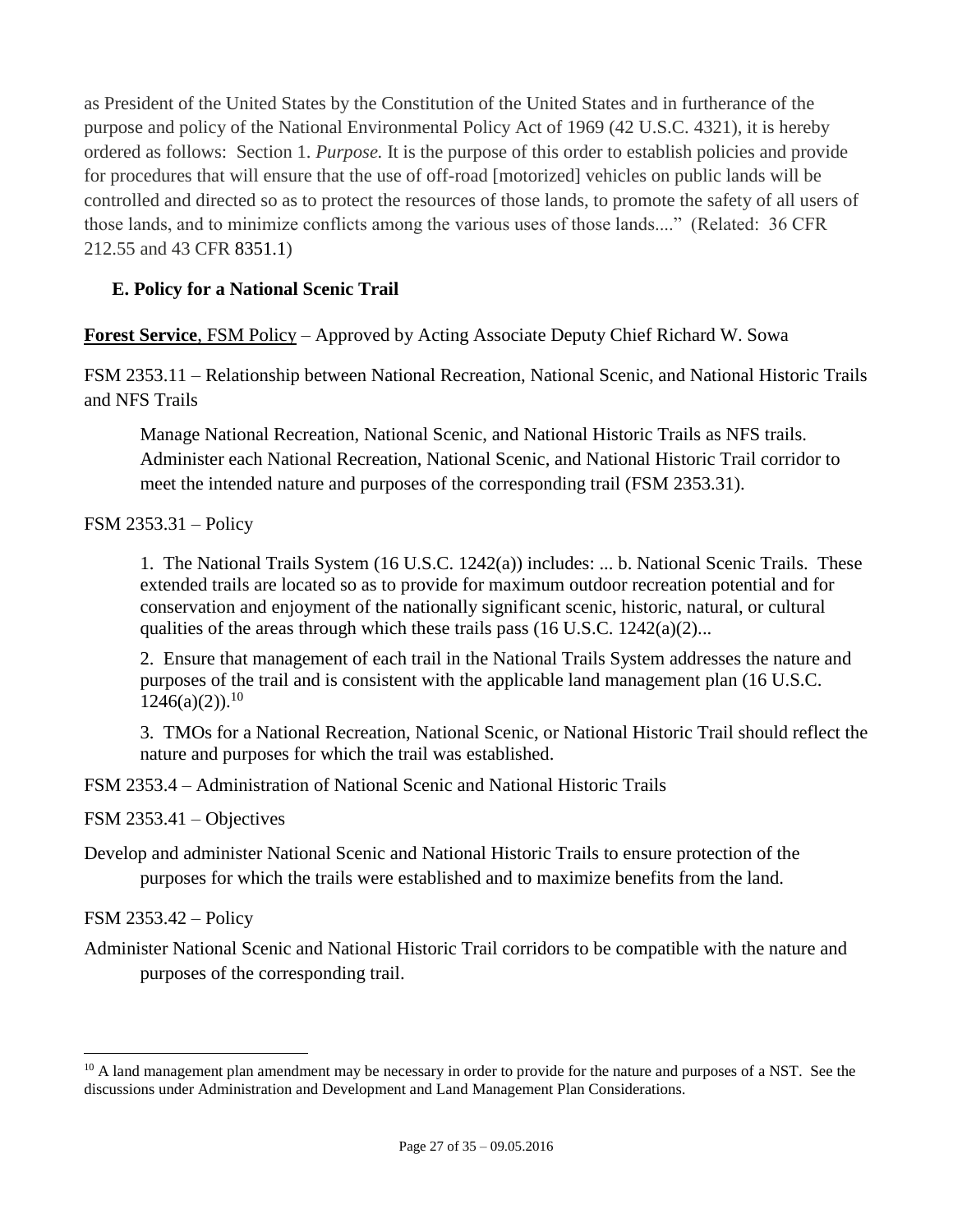#### FSH 1909.12 – 24.2 – Plan Components for Designated Areas…

1. When developing plan components:

b. The Responsible Official shall include plan components that will provide for appropriate management of designated areas based on the applicable authorities and the specific purposes for which each area was designated or recommended for designation. Uses and management activities are allowed in designated areas to the extent that these uses are in harmony with the purpose for which the area was designated. For recommended designated areas, the uses and activities allowed should be compatible with the basis of the recommendation.

#### FSH 1909.12 – 24.3 - Designated Area Plans

Planning for designated areas may be met through the land management plan, unless the authorities for the designation require a separate plan. Specific plans for designated areas must be consistent with the plan components  $(36 \text{ CFR } 219.15(e)).^{11}$  The designated area authorities may require specific plans (such as wild and scenic river plans or national scenic and historic trail

Designated Area – The NST designated area extent is defined by the selected NST Section 7 rights-of-way. The NST Management Area (FS) and National Trail Management Corridor (BLM) resides within this selected rights-ofway. The MA or NTMC extent and associated plan components must provide for the nature and purposes of this NST.

plans) for a designated area with additional requirements than those of the Planning Rule. Any parts of a designated area plan that meet the requirements for land management plan components must be included in the land management plan. The entire area plan does not need to be included in the land management plan. The land management plans must also be compatible with these designated area plans or either the land management plan or the designated area plan must be amended to achieve this compatibility.

FSH 1909.12 - 24.43 – National Scenic and Historic Trails

 $\overline{a}$ 

1. When developing plan components for national scenic and historic trails:

a. The Interdisciplinary Team should review the assessment for relevant information about existing national scenic and historic trails in the plan area, including established rights-ofway pursuant to 16 U.S.C 1246(a)(2) and direction contained in comprehensive plans (CPs) pursuant to 16 U.S.C. 1244(e) or 1244(f). For existing or study national scenic and historic trails that do not have such information published, assessments identify and evaluate other information pertinent to the location and management of national scenic and historic trails.

<sup>&</sup>lt;sup>11</sup> Comprehensive Plans developed in response to the requirements of the National Trails System Act and Wild and Scenic Rivers Act are not resource plans as defined by the NFMA (16 U.S.C. 1604(i) and 36 CFR 219.15(e)).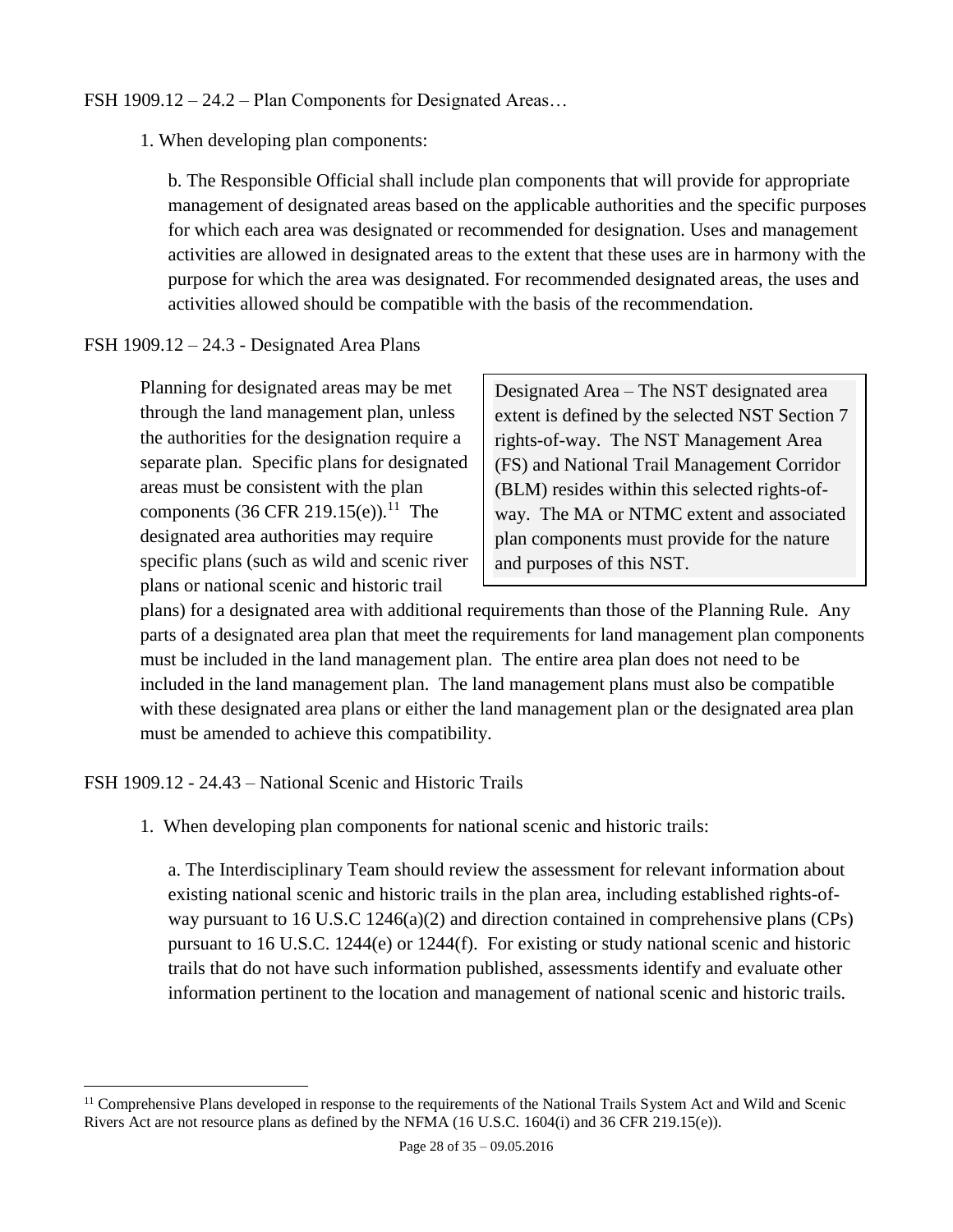b. The Interdisciplinary Team shall identify Congressionally designated national scenic and historic trails and plan components must provide for the management of rights-of-ways (16 U.S.C 1246(a)(2)) consistent with applicable laws, regulations, and Executive Orders. Plan components must provide for the nature and purposes of existing national scenic and historic trails and for the potential rights-of-way of those trails designated for study (16 U.S.C.  $1244(b)$ ).

c. The Interdisciplinary Team shall use the national scenic and historic trails rights-of-way maps required by 16 U.S.C. 1246(a)(2) to map the location of the trails. Where national trail rights-of-way have not yet been selected, the Interdisciplinary Team shall reference the establishing legislation (16 U.S.C. 1244(a)) as the primary source for identifying and mapping the national scenic and historic trails right-of-way. If the right-of-way has not been selected, either through legislation or publication in the Federal Register, the Interdisciplinary Team should use other information to delineate a national scenic and historic trails corridor that protects the resource values for which the trail was designated or is being proposed for designation (16 U.S.C 1244(b)).

d. The Responsible Official shall consult with neighboring Responsible Officials when developing plan components for national scenic and historic trails that cross unit boundaries and shall strive to maintain or establish compatible management approaches while recognizing diverse resource conditions and needs in the different plan areas.

e. Plan components must be compatible with the objectives and practices identified in the comprehensive plan for the management of the national scenic and historic trail. The objectives and practices include the identification of resources to be preserved and the trail's carrying capacity.

f. The Responsible Official shall include plan components that provide for the nature and purposes of national scenic and historic trails in the plan area. In doing so, the Responsible Official should take into consideration other aspects of the plan related to the trail such as access, cultural and historic resources, recreational settings, scenic character, and valid existing rights.

2. The plan must include plan components including standards or guidelines for a designated area as described in section 24.2 of this Handbook. To meet this requirement the plan:

a. Should include desired conditions that describe the national scenic and historic trail and the recreational, scenic, historic, and other resource values for which the trail was designated.

b. May include objectives for national scenic and historic trails where existing conditions (settings, opportunities, scenic character, cultural and other resources values) are different from desired conditions. These objectives can identify intended activities to improve national scenic and historic trail conditions, mitigate or enhance associated resource values,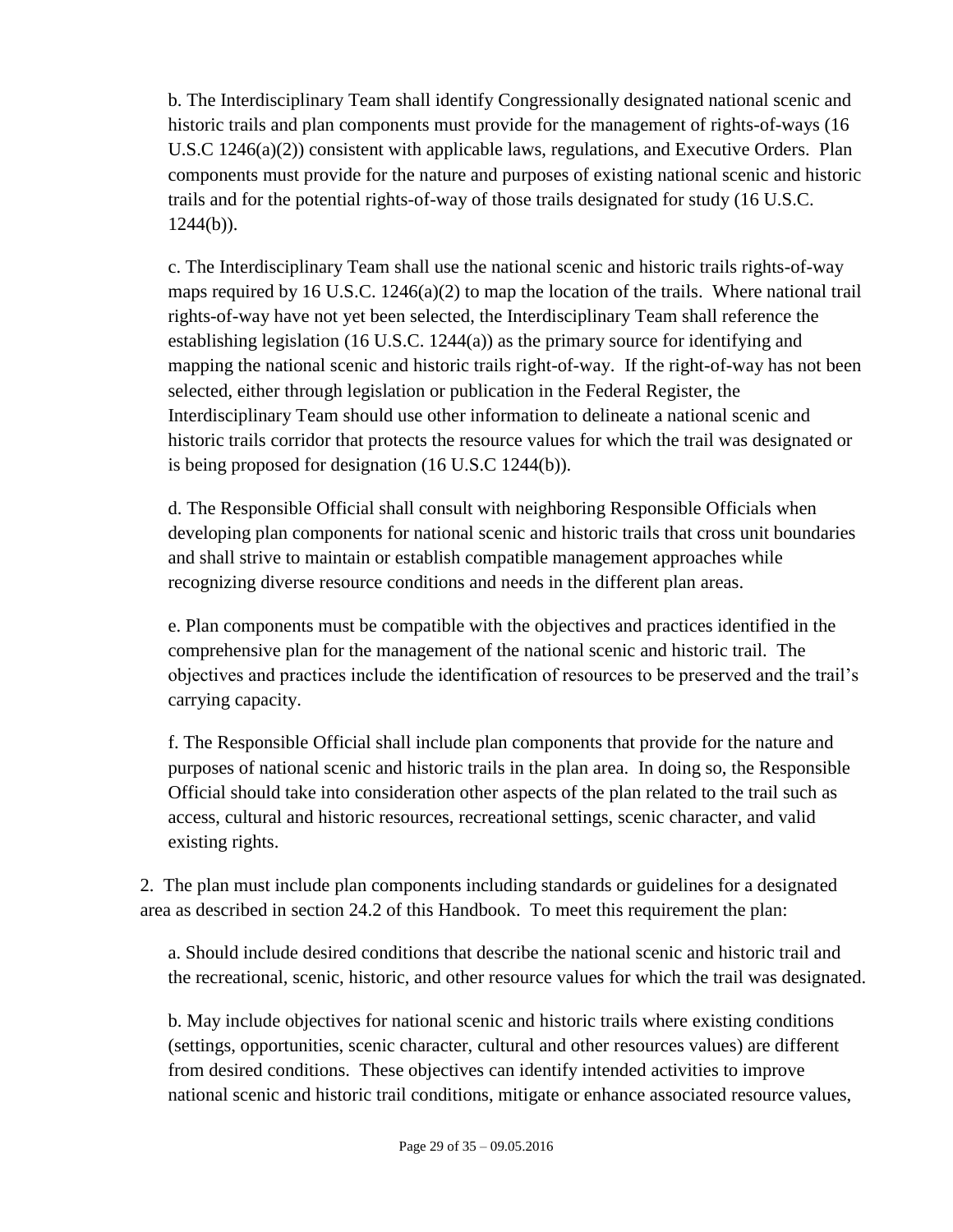create or improve connections with communities and visitors, or other desired and measureable outcomes that will improve the national scenic and historic trail experience.

c. May include standards or guidelines to place limits or conditions on projects or activities to protect the trail and associated resource values.

d. May include suitability plan components to limit or prevent incompatible uses and activities.

e. Must identify and map National scenic and historic trails per #1c above.

f. May, to apply plan components unique to the National and Scenic Historic Trail: provide one or more management or geographic areas for a national scenic and historic trail; reference the identified national scenic and historic trail right-of-way, place a corridor around the trail, or use other means to clearly identify where the plan components apply in reference to the trail.

FSM 2350 has more information about national scenic and historic trails.

In addition, see 23.23a – Sustainable Recreation Resources and Opportunities to Connect People with Nature; and 23.23f – Scenery, Aesthetic Values, Viewsheds, and Geologic Features.

## **IV. Comprehensive Planning Relationship to NEPA**

<span id="page-29-0"></span>This sections reviews several aspects of the CEQ regulations for implementing NEPA $^{12}$  for addressing National Scenic Trails in land management planning.

## <span id="page-29-1"></span>**A. Relationship of NEPA to Comprehensive Planning**

Most federal agency actions, unless specifically exempted, are subject to the procedural requirements of NEPA. These requirements are articulated in NEPA CEQ regulations, and in each agency's supplemental implementing policies.<sup>13</sup> Supplemental agency policies often include specific procedural direction or guidance on preparation of appropriate NEPA documents (i.e., Environmental Impact Statements (EIS), Environmental Assessments (EA), and Categorical Exclusions (CE)). Because agency guidance varies widely, this section will generally not address agency specific regulation, policy, or procedure.

Forest Service "…recreation planning and management tools that shape the recreation program include the Recreation opportunity spectrum (ROS) [and] Scenery management system… These tools are used to define existing conditions, describe desired conditions, and monitor change. These tools, along with overarching guidance at the national, Department, and Agency levels, serve as the context by

 $\overline{a}$ <sup>12</sup> 40 CFR 1500-1508.

<sup>&</sup>lt;sup>13</sup> 36 CFR Part 220 does not lessen the applicability of the CEQ 40 CFR 1500 regulations on National Forest System lands (see 36 CFR 220.1(b)).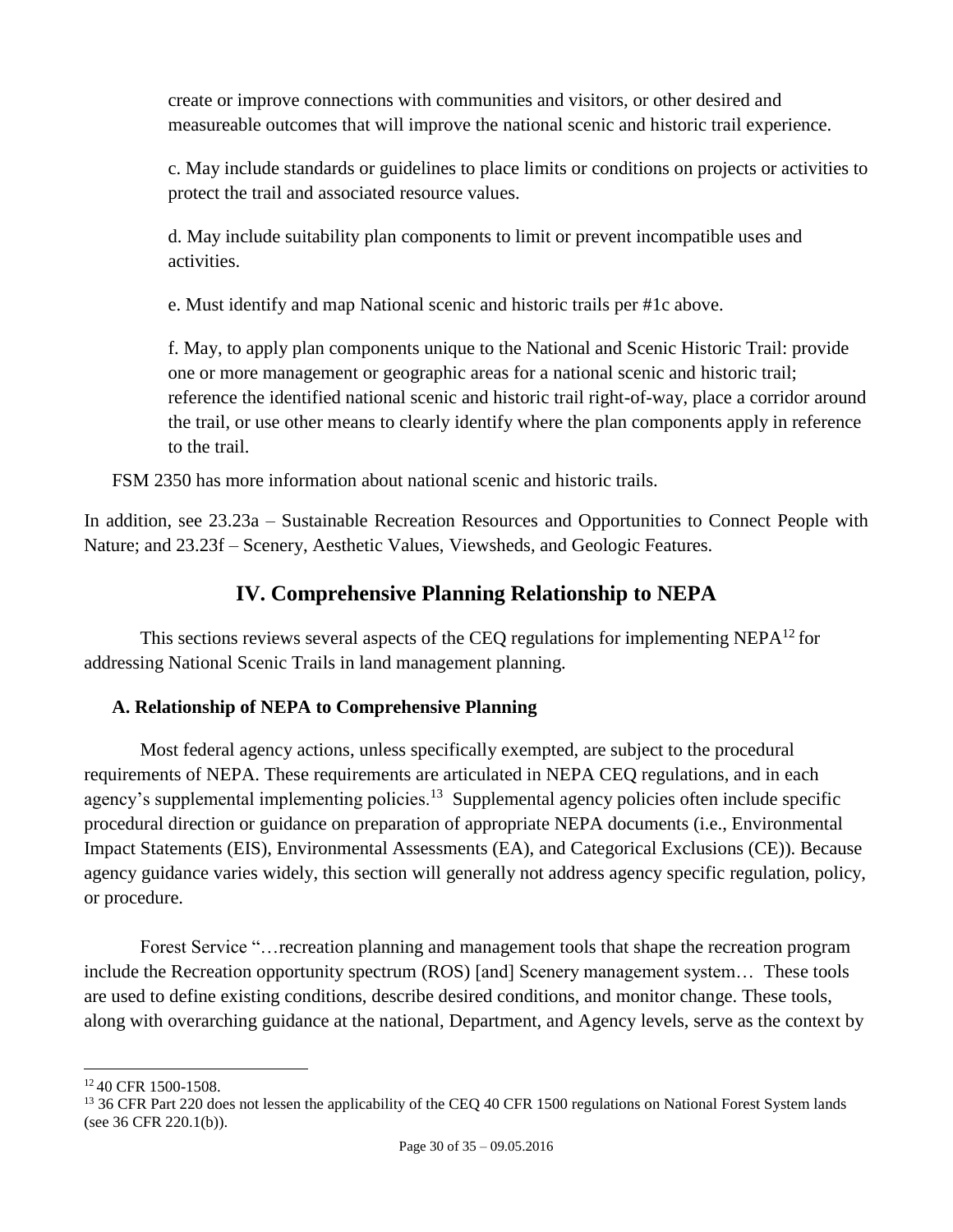which individual national forests and grasslands engage with their communities. In doing so, the unit's recreation-related and amenity-based assets are considered and integrated with a vision for the future that is sustainable and that the unit is uniquely poised to provide. As the current planning rule procedures related to recreation are quite general, these tools contribute to consistency in recreation planning across NFS units. The recreation opportunity spectrum has been an effective land management planning tool since 1982. The recreation opportunity spectrum is a framework for identifying, classifying, planning, and managing a range of recreation settings. The setting, activity, and opportunity for obtaining experience are arranged along a spectrum of classes from primitive to urban. In each setting, a range of activities is accommodated. For example, primitive settings accommodate primarily non-motorized uses, such as backpacking and hiking; whereas roaded settings (such as roaded natural) or rural settings accommodate motorized uses, such as driving for scenery or access for hunting. Through this framework, planners compare the relative tradeoffs of how different patterns of settings across the landscape would accommodate (or not accommodate) recreational preferences, opportunities, and impacts (programmatic indirect environmental effects) with other multiple uses. The scenery management system provides a vocabulary for managing scenery and a systematic approach for determining the relative value and importance of scenery in an NFS unit. The system is used in the context of ecosystem management to inventory and analyze scenery, to assist in establishment of overall resource goals and objectives, to monitor the scenic resource, and to ensure high-quality scenery for future generations" (Forest Service Planning Rule, PEIS, page 209).

NEPA document(s) that support a Comprehensive Plan will analyze the effects of a range of alternatives, often covering multiple topics, including but not limited to the selection of the rights-ofway, visual quality, ROS, and carrying capacities. A Comprehensive Plan and supporting NEPA decision documents will typically establish goals, desired conditions, allowable uses, standards (thresholds), guidelines, and the conditions under which uses are allowed for a discreet geographic area or linear landscape. NEPA decision documents should provide addition information and support the thought process used to implement, revise, or amend a Comprehensive Plan.

The CEQ regulations require that NEPA decision-making processes provide for thoughtful, rigorous evaluation of reasonable options within the scope of the proposed decisions. The decision process involves interested and affected individuals, groups, and governments. The "early and often" interactions that the NEPA suggests in establishing the scope of the proposed actions considered in a Comprehensive Plan are especially important when identifying significant natural, historical, and cultural resources to be preserved; selecting the rights-of-way; and establishing scenic integrity levels, ROS class settings, and capacities for the management corridor.

Comprehensive Plan requirements (16 U.S.C. 1244 (e) and (f)) have sometimes been addressed through staged or stepped-down decision processes: (1) a Comprehensive Plan establishes broad policy and procedures, (2) land management plans provide integrated resource management direction and address programmatic planning requirements as described in the Comprehensive Plan, and (3) mid-level and site-specific plans complete the comprehensive planning process through field-level actions to construct the travel route and protect the corridor. The Comprehensive Plan requirements are met once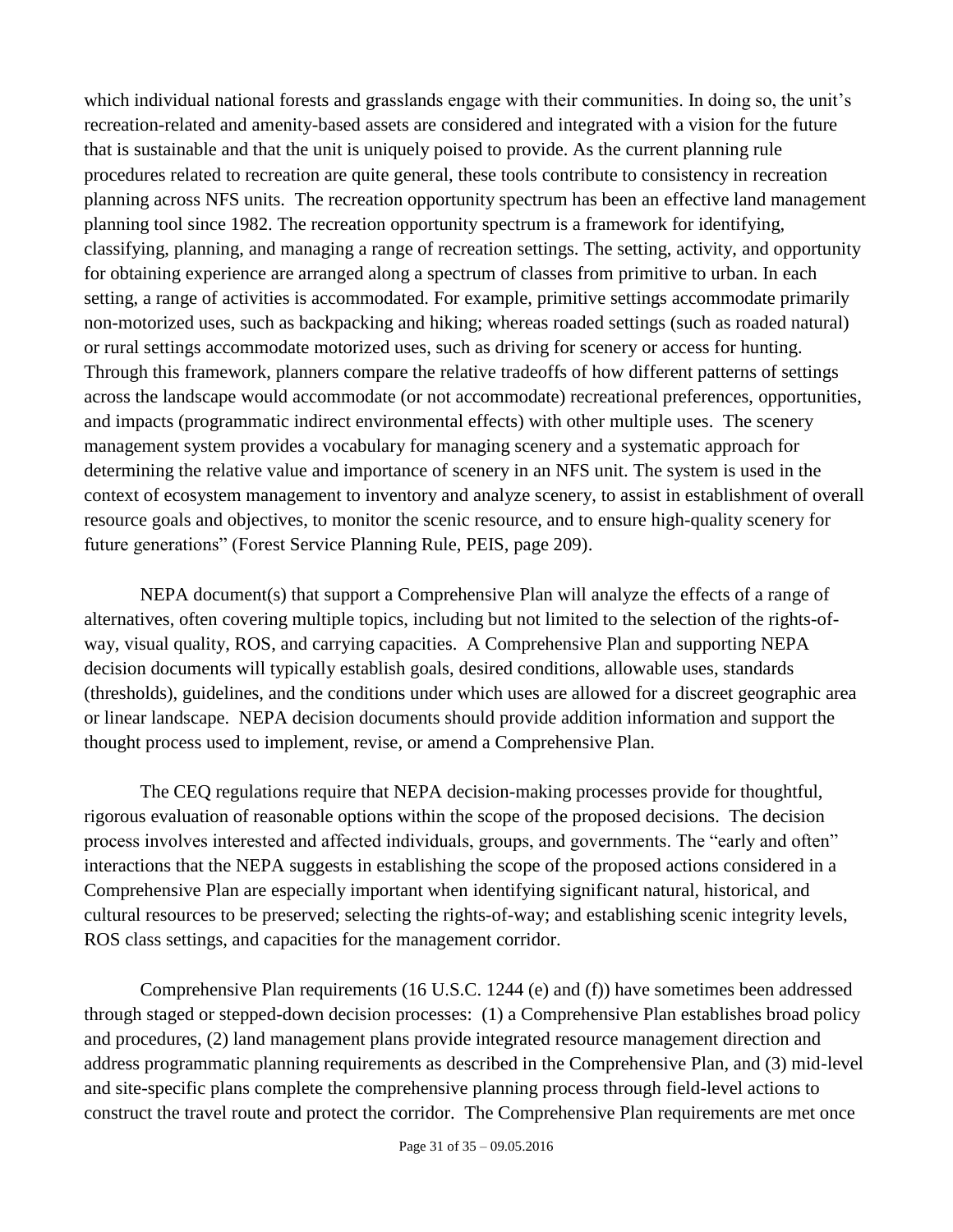all staged phases are complete. As required by laws and regulations, addressing NTSA planning requirements are to be an integrated part of developing NFMA and FLPMA directed land management plans.

When a federal agency does not make an "overt act," no NEPA requirement to prepare an Environmental Impact Statement (EIS) attaches. However, if some agency action was mandated under a separate statute in relation to that activity but the action was not taken, NEPA does attach and the Administrative Procedure Act applies (40 CFR 1508.18 and 5 U.S.C. 706). The NTSA presents an independent planning requirement to prepare and implement a comprehensive plan including identifying carrying capacity, select the rights-of-way, and in general establish management direction that provides for the nature and purposes values of the NST.

## <span id="page-31-0"></span>**B. Establishment of the Purpose and Need for Action**

A NEPA document must provide the framework for the purpose and need for action and for the decisions to be made of identifying the management corridor and establishing scenic integrity levels, ROS class settings, and carrying capacities. A Comprehensive Plan should establish desired conditions, including the nature and purposes of a National Trail as well as key resource indicators and thresholds that prevent degradation. The outcome of addressing these considerations will facilitate describing the "affected environment" part of the NEPA process.

The "need for action" (or change) is based upon a comparison of the baseline conditions and desired conditions. This comparison establishes both the "scope" of and the "need" for action.

The "scope" of and the "need" for the proposed actions establish the basis for determining the reasonable range of alternatives. The purpose and need description represents the "problem to be solved." Defining the scope appropriately (and refining as necessary through the early steps of the NEPA process) improves the overall efficacy of the NEPA document. How broadly or narrowly the scope is described affects the range of reasonable alternatives that can meet the need, which in turn affects how well the range of alternatives and the selected alternative respond to this need.

Identifying conditions that are within federal control and those that require action by entities not within the decision-making agency's control is helpful in the early stages of NEPA. A federal agency cannot necessarily eliminate options or alternatives outside of its jurisdiction from consideration in the NEPA process if the options present reasonable alternatives to meet the need.<sup>14</sup> However, an agency may only take actions that are within the agency's legal authority.<sup>15</sup> Clarifying who is responsible for achieving desired conditions will help to establish early in the process the key authorities or participation by others needed to achieve the overall desired conditions.

 $\overline{a}$ <sup>14</sup> *See* CEQ 40 Questions

<sup>&</sup>lt;sup>15</sup> 40 CFR 1508.15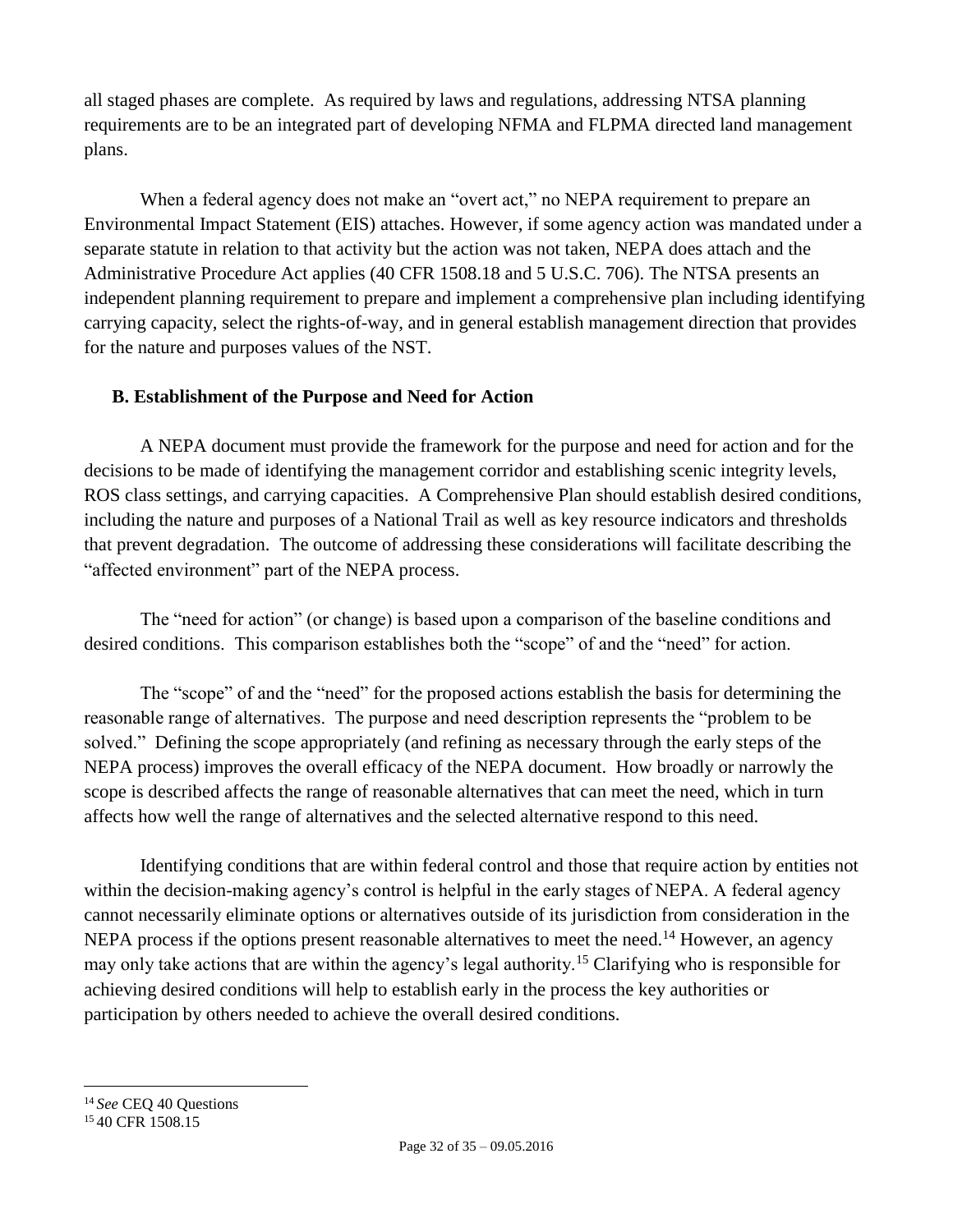#### <span id="page-32-0"></span>**C**. **Identify Proposed Actions and a Reasonable Range of Alternatives**

Components of a proposed action in land management planning may include the selection of the rights-of-way and/or identification of the management corridor, and will likely include the establishment of scenic integrity levels, ROS class, and carrying capacities for the National Scenic Trail. The conditions under which a variety of uses are allowed may be labeled as thresholds, standards and guidelines, or other terminology. In regards to addressing scenic integrity, recreation opportunities, and carrying capacities, this step requires that these use conditions be expressed in terms of thresholds that will prevent degradation of NST values.

Distinguish early in the process the importance of certain allowable uses or the conditions of those uses in protecting NST values (avoiding, reducing, or eliminating degradation), and/or enhancing values. Besides providing a clear logic track for the decisions made regarding scenic integrity, recreation opportunities, and carrying capacities, this will also help to identify elements that may need monitoring.

Managed and allowable uses and conditions of use may be either common to all alternatives or may vary by alternative. Managed and allowable uses or conditions of use that would be the same for all alternatives should be identified early in the NEPA process, along with a clear rationale for why those uses or conditions of use would be common to all alternatives. For example, conditions of use could protect Threatened and Endangered Species. Commonalities may also include existing uses or conditions not shown to have an adverse effect on NST values (or that otherwise already meet the purpose and need for action). 16

CEQ regulations also provide guidance regarding the agency's scope of actions. Aspects of an action that are inter-related (e.g., the kinds and amounts of use and the facilities that support that use) should be considered during this process.<sup>17</sup> If the purpose and need for action suggest a change from the existing condition, or if there are unresolved conflicts regarding alternative uses of resources, then a "hard look" at a reasonable range of alternatives will be needed.<sup>18</sup>

NEPA documents should explain the timeframe within which future actions would be taken. Be clear about whether NEPA decisions are being made to authorize certain actions when the Comprehensive Plan is completed without further decision process needed, or whether decisions about actions contemplated within the life of the Comprehensive Plan would be authorized at a later time. The latter approach is typically used in broad "programmatic" NEPA documents and subsequent site-specific documents that may be tiered to the larger document.<sup>19</sup> Consider the following when determining whether visual quality, recreation setting, or carrying capacity actions identified in the Comprehensive Plan are also NEPA decisions (1) made upon Comprehensive Plan completion or (2) authorized later in time:

- <sup>17</sup> 40 CFR 1508.23; 1508.25
- <sup>18</sup> 40 CFR 1508.25

 $\overline{a}$ 

<sup>16</sup> 40 CFR 1502.14(a)

<sup>19</sup> 40 CFR 1500.4(i); 1502.20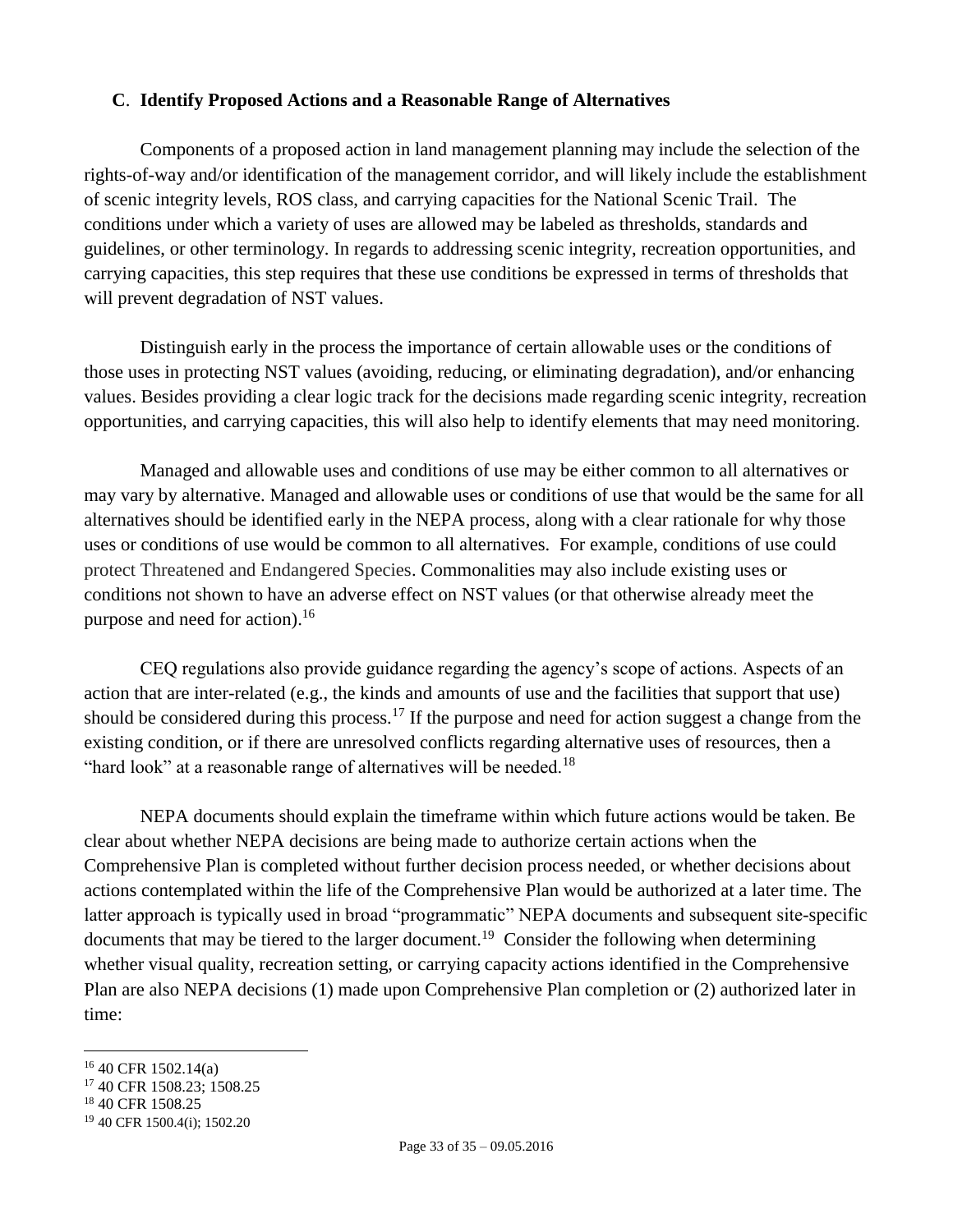- Whether the action is part of an "adaptive management" decision. The term "adaptive management" is sometimes used by agencies to describe a range of different actions that managers may take resulting from one NEPA decision to respond to changing conditions during implementation or uncertain outcomes of implementing the decision. To authorize future adaptive action, the NEPA document describes when, where and how an action would take place, and when, where, and how the decision might be adapted or changed to accommodate changes in conditions or actual outcomes of the original action.
- Whether the action is ripe for decision. Actions are considered "ripe for decision" when the agency has identified a proposal it is prepared to make a decision on and the effects can be meaningfully analyzed.<sup>20</sup> However, NEPA processes allow for emergency actions where substantially degradation is probable or occurring.
- If all or parts of the future "adaptive" actions identified in a Comprehensive Plan are not ripe for a NEPA decision, the NEPA document should discuss why

"Adaptive Management" Adaptive management is an "if this… then that" approach. If "this" condition exists (in this example for two consecutive years), then "that" action would be taken (in this case a suite of actions, with an ultimate limit on group sizes and campsite closures). To automatically authorize one or more of the actions proposed to reduce the effects of human use, the environmental impacts of those actions must be addressed in the authorizing NEPA document. The Forest Service describes, "The proposed action and one or more alternatives to the proposed action may include adaptive management. An adaptive management proposal or alternative must clearly identify the adjustment(s) that may be made when monitoring during project implementation indicates that the action is not having its intended effect, or is causing unintended and undesirable effects. The EIS [or EA] must disclose not only the effects of the proposed action or alternative but also the effect of the adjustment. Such proposal or alternative must also describe the monitoring that would take place to inform the responsible official during implementation whether the action is having its intended effect."

they are not ripe for a decision at this time. Additionally, the NEPA document should describe the why adaptive action is needed, and the expected process used to make a final decision on those future actions.

## <span id="page-33-0"></span>**D. Analyze the Effects of the Proposed Action and Alternatives**

The identification and selection of the rights-of-way may lead to varying degrees of effects, but most often a National Scenic Trail management corridor would be the primary area for addressing the effects analysis. Effects on scenic integrity, ROS class conditions, and carrying capacities will generally be based on analysis of the effects of the allowable uses and conditions of use on NST values that are included in the proposed action and each alternative in the NEPA document. This outcome is also a

 $\overline{a}$ <sup>20</sup> 40 CFR 1508.22